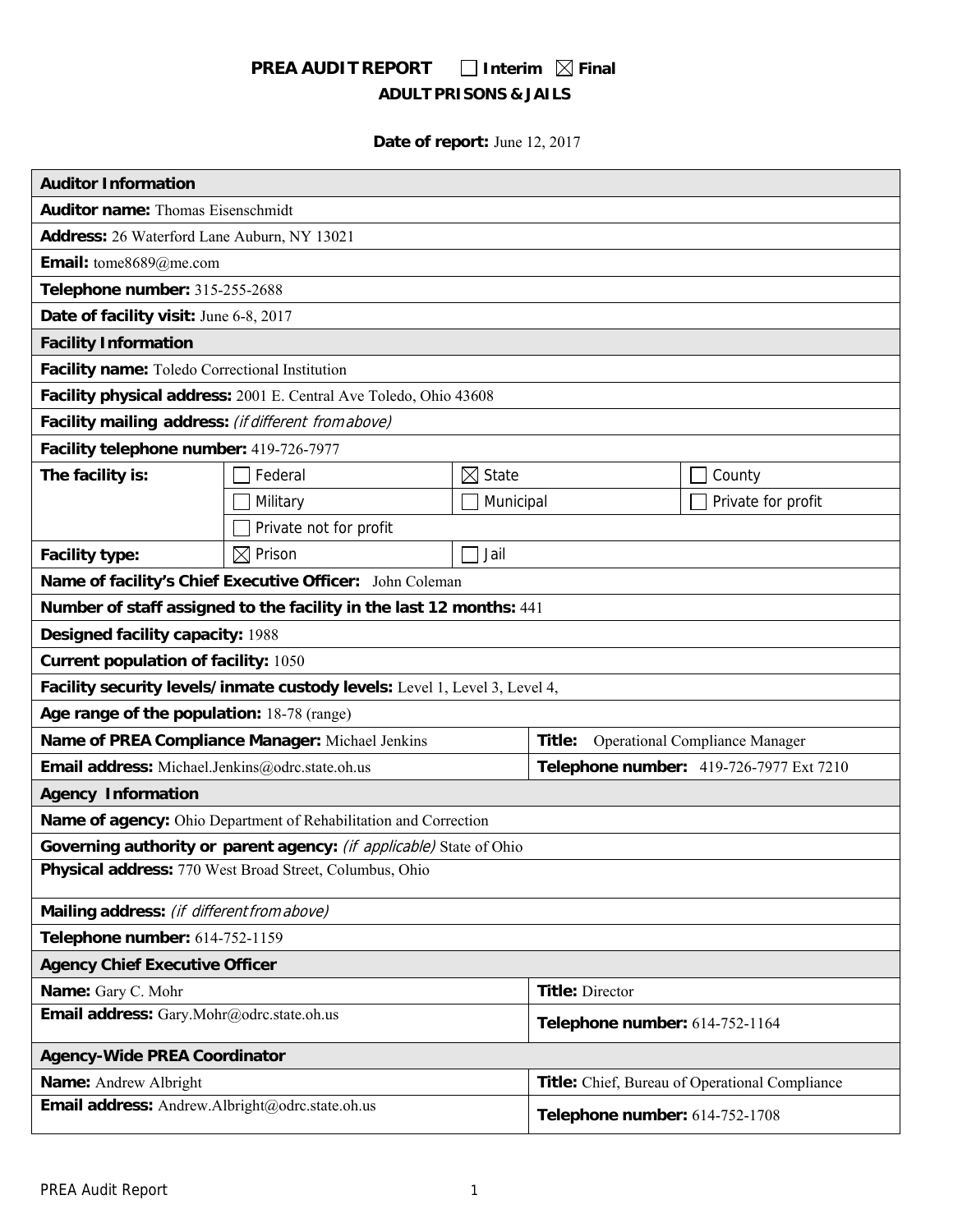## **AUDIT FINDINGS**

## **NARRATIVE**

The PREA audit of the Toledo Correctional Institution was conducted on June 6-8, 2017 by Auditor Thomas Eisenschmidt. The auditor received the PREA Pre-Audit Questionnaire and supporting documents on a thumb drive provided by the agency 4 weeks prior to the audit. The auditor reviewed this documentation prior to his arrival.

This was the second PREA auidt for the Toledo facility. The auditor took part in the three day ACA reaccreditation audit prior to the PREA audit and as a result the physical site was toured prior to the actual start of the PREA audit. The entrance briefing for the PREA audit was held on June 6, 2017 with Warden John Coleman, Deputy Warden Sean Bowerman, Deputy Warden Kimberly Henderson, Sonrisa Sehlmeyer Wardens Assistant Micheal Jenkins, PREA Compliance Manager and Charlotte Owens, PREA Compliance Administrator-Bureau of Operational Compliance in attendance. The auditor gave a brief overview of the audit process and once it was completed the interview portion of the review began. A list of random inmates from each of the housing units (32 inmates), inmates disclosing prior victimization (4), inmates identifying as LGBTI (7) ), a limited English speaking inmate (1), inmate reporting sexual abuse (2) and segregated housing unit inmates (2) were interviewed. Forty eight (48) inmate interviews were conducted while on site..

Once the inmate interviews were completed the specialized staff interviews were conducted. They included the following staff: Agency Director, Prea Coordinator Health Care, Human Resources, Mid-Level Supervisor (3), Intake Staff Orientation, Intake Staff Questionnaire (Medical), Risk of Victimization Assessment (Case Manager, Unit Manager ), Mental Health Administrator, Restricted Housing Supervisor and Line Staff, Retaliation Monitor, Victim Support Person, Incident Review Team Member, PREA Manager, Facility Investigator, State Police Investigator and the Warden.

There were 7 PREA investigations conducted at Toledo during the last 12 months. The OSP determined in all but one (1) case, elements of a crime did not exist so the cases received an administrative investigation at the facility. There were six (6) sexual abuse allegations. Four allegations (4) involving staff and two (2) involving other inmates. Two (2) of the inmates on inmate cases were unsubstantiated. Of the four cases involving staff, two (2) cases against staff were determined unsubstantiated, one (1) case was substantiated and one (1) was unfounded. The substantiated case was a contractor with Aramark who was terminated. The case was referred for prosecution and not taken to trial. The facility conducted one (1) sexual harassmment investigation during the last 12 months. This case involved an allegation against other inmate and was unsubstantiated.

Training records (2014, 2015. and 2016) for all staff mandated PREA training were verified. The auditor also reviewed records for the one time additional training requirements for each Investigator, Medical and Mental Health full and part time staff, and the facility victim support staff.

At the conclusion of the site visit at Toledo the auditor met with Warden John Coleman, Deputy Warden Sean Bowerman, Deputy Warden Kimberly Henderson, Sonrisa Sehlmeyer Wardens Assistant Micheal Jenkins, PREA Compliance Manager and Charlotte Owens, PREA Compliance Administrator-Bureau of Operational Compliance in attendance. The auditor let those in attendance know that he could not give them a specific outcome but did leave them with some preliminary findings. He thanked everyone for their obvious hard work and asked them to continue their commitment to insure compliance to the Prison Rape Elimination Act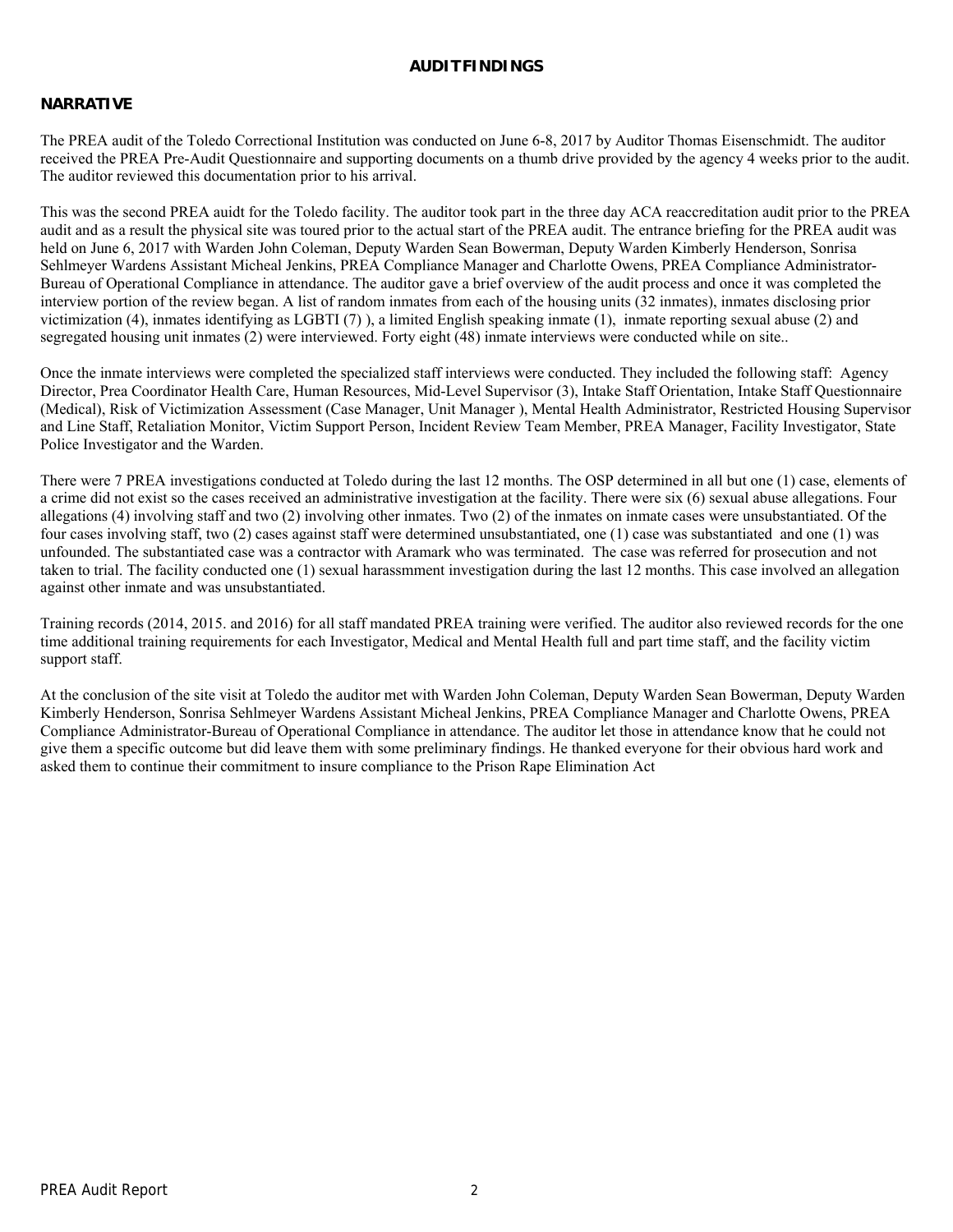# **DESCRIPTION OF FACILITY CHARACTERISTICS**

The Toledo Correctional Institution (ToCI) is an all male, adult, close security (Level 3) and maximum security (Level 4) facility located near the northeast corner of downtown Toledo, Ohio. The institution grounds cover approximately 45 acres and are nestled relatively close to residential areas. Upon arrival at ToCI, all staff and guests must enter through the Front Entry Building. This facility is approximately 3900 sq. ft. and houses separate visitor and staff check-in stations, and visitor restroom facilities. The institutional mail department is located in a separate room in front entry.

The Administration Building (first floor) begins with the Warden's Suite and Business/Personnel wings, both comprised of several offices, conference rooms, and restroom facilities. These areas encompass approximately 7584 sq. ft. of space. Master Control Center is also a part of the Administration Area and serves as the hub for all movement within the institution grounds. Master Control contains several touch screen computers, video camera monitors, fence alarm systems, key watch systems, a telephone switchboard, and radio charging stations. Equipment and keys used daily are distributed from Master Control and D ½ Control.Inmate Food Services consists of two dining halls, each equipped with stainless steel security tables to seat 120 apiece, separate serving and dump stations, and a full service kitchen. Food Services cover approximately 10102 sq. ft.

The Maintenance Department is located next to the Officers' Dining Room (ODR) and accounts for 5500 sq. ft. of space. The Master Chemical Distribution Department is located in the main hallway leading to Receiving & Discharge (R&D), and accounts for 1152 sq. ft. of space. This area serves as the central distribution point for chemicals, sanitation supplies, and various safety items.

The institutional Powerhouse (6400 sq. ft.) is located between the Master Chemical Distribution Department and R&D. This area includes generators, boilers, and a water-cooled ventilation system. The R&D Department, located beyond the Powerhouse, serves as the central point for all inmate movement into and out of the prison. All inmate transports originate from this area. R&D (2160 sq. ft.) consists of five group holding cells, the inmate property vault, ID office, and restroom facilities.

Each inmate housing block (A, B, and C) has 288 inmate cells, on two separate floors with two ranges of cells per floor. Each block is also divided into three separate pods, with each pod holding 48 cells. A and C Blocks house general population Level 3 inmates. B-Block houses Protective Control, Level 4, and Extended Restricted Housing (ERH) population inmates. These housing blocks account for over 225000 sq. ft. of space. Movement within each housing block is monitored by  $D \frac{1}{2}$  Control. Unit Management offices are located within the short hallways leading to each housing block. B Block includes space for medical, library, unit management, and programming separate from the general population inmates as well as indoor recreation cages in B ½ South and outdoor recreation cages in the B-C Courtyard. D Block differs from the other housing blocks. D  $\frac{1}{2}$  (lower level) is general population with 40 cells, as well as home to the Operations Department and the Commissary. D ¾ (upper level) is the Transitional Programming Unit. D ¾ can hold up to 186 inmates in two-man cells. It is equipped with its own outside recreation cages, as well as indoor recreation areas.

The Recreation Department is located at the north end of the first floor in the Administration Building. This area accounts for over 6900 sq. ft. of indoor space, not to mention access to the large outdoor recreational yard which includes a track, basketball courts, and handball courts. Recreational services include basketball, board games, isometric exercise equipment, a music program, and arts and crafts. The inmate laundry and quartermaster are located just outside of the recreation complex, and make up approximately 4400 sq. ft. of space. The cleaning, repair, inventory, and distribution of inmate clothing/uniforms and bedding take place in this department.

The Inmate Visitation Room completes the first floor of the Administration Building. The large, open visiting room (equipped with small tables, individual chairs, and a children's reading area) is bordered by non-contact booths, attorney rooms, and a shakedown/inmate processing room. This area accounts for over 5400 sq. ft. of space.

The second floor of the Administration Building includes Library Services (including law library), Educational and Vocational classrooms, Religious Services, Medical and Mental Health, and Staff Training Facilities. The second floor departments total almost 41000 sq. ft. of space.

The Warehouse and Garage facilities are on a separate site on the grounds of ToCI. The Warehouse, with over 18000 sq. ft. of space, serves as the institution's central storage and distribution facility. It is paired with the Garage/Maintenance Department. This area, which covers over 6000 sq. ft. of space, is home to the maintenance and repair of all institutional vehicles and equipment.

The Toledo Correctional Camp (ToCC) reopened on March 28, 2016. ToCC accounts for over 37000 sq. ft. of space, and is fenced in completely separate from the close-security side. The camp has two dorms for inmate living and houses Level 1 cadre and Treatment Transfer inmates. Upon entrance to the camp, visitors will be directed to the large open Visitation room, complete with Children's Reading Area. Visitor rest rooms are available in the camp entry area. ToCC also has its own Inmate Food Services full service kitchen and one dining hall. Inmate commissary is located next to the dining hall and across from Library Services (including law library). Unit staff and Recovery Services staff offices are located between Inmate Food Services and the inmate dorms. The Education classroom is located past the inmate dorms. ToCC also has a large Recreation yard complete with basketball, handball, and sand volleyball courts.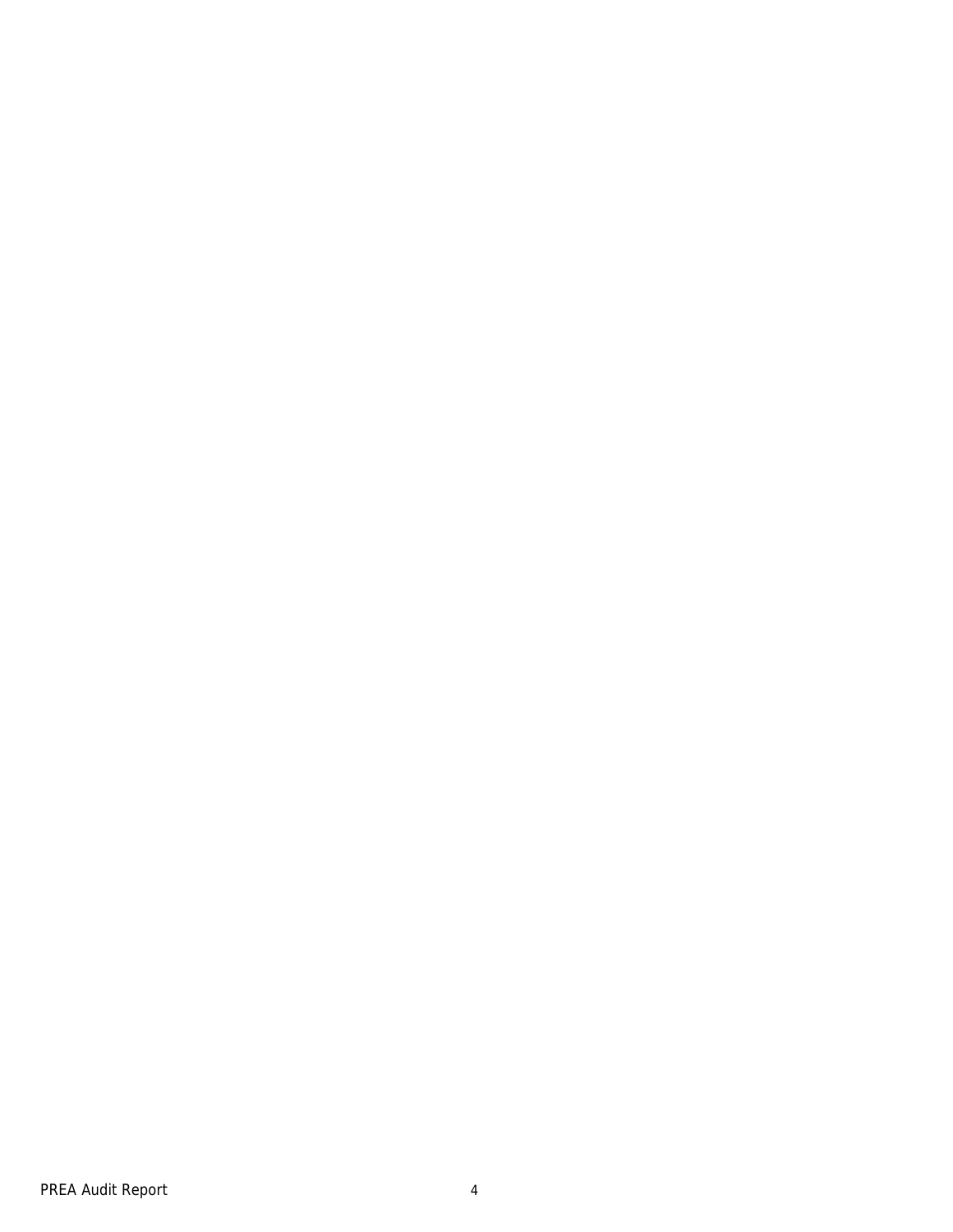## **SUMMARY OF AUDIT FINDINGS**

On June 6-8, 2017 a site visit and PREA compliance audit was conducted at the Toledo Correctional Institution. The final report was provided on June, 2017 . The final results of the audit of that institution are listed below:

Number of standards exceeded: 9

Number of standards met: 33

Number of standards not met: 0

Number of standards not applicable: 1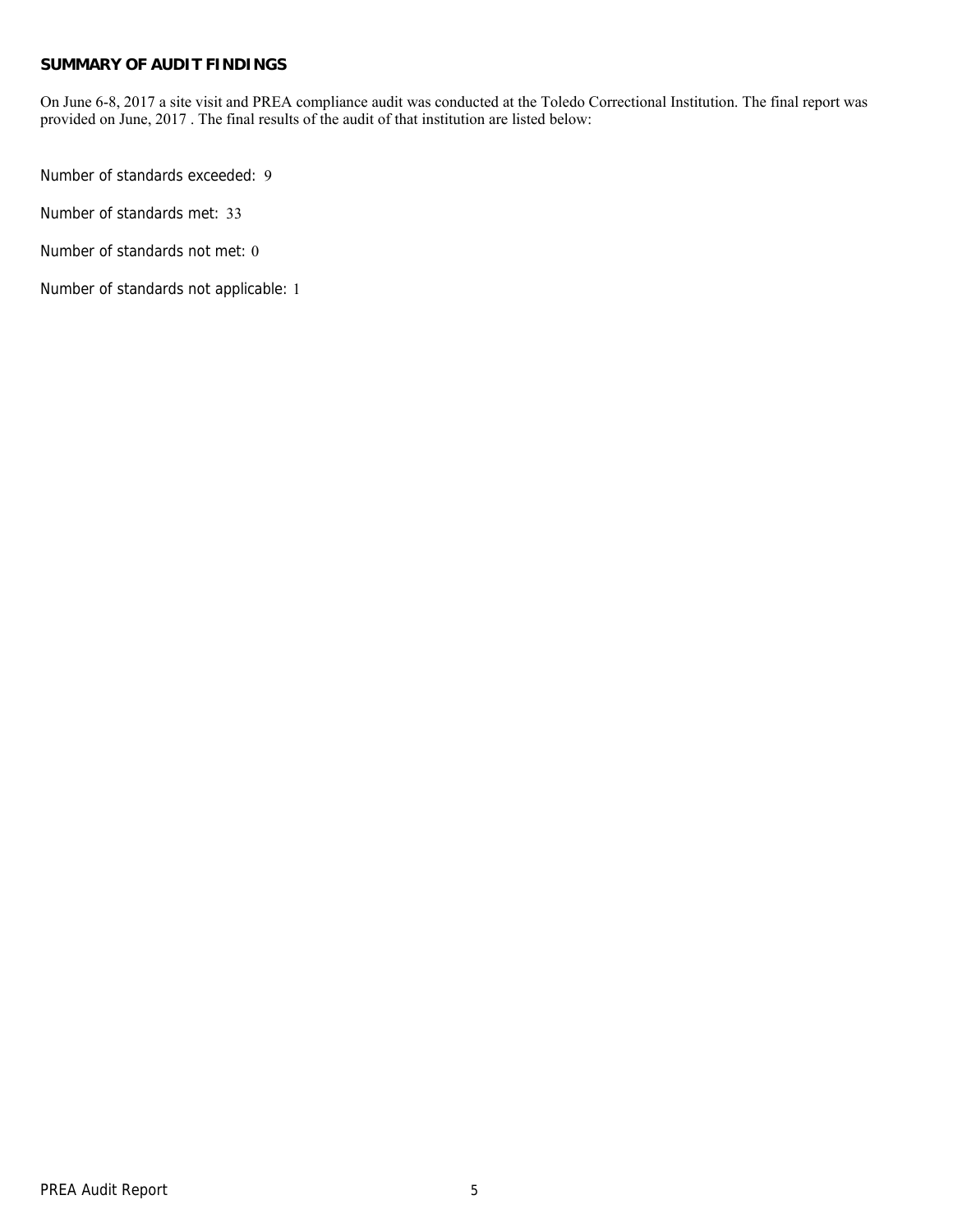## **Standard 115.11 Zero tolerance of sexual abuse and sexual harassment; PREA Coordinator**

- $\Box$  Exceeds Standard (substantially exceeds requirement of standard)
- $\boxtimes$  Meets Standard (substantial compliance; complies in all material ways with the standard for the relevant review period)
- Does Not Meet Standard (requires corrective action)

**Auditor discussion, including the evidence relied upon in making the compliance or non-compliance determination, the auditor's analysis and reasoning, and the auditor's conclusions. This discussion must also include corrective action recommendations where the facility does not meet standard. These recommendations must be included in the Final Report, accompanied by information on specific corrective actions taken by the facility.**

Toledo Correctional Institution follows Ohio Department of Rehabilitation and Correction (ODRC) policies for zero tolerance for all forms of sexual abuse and sexual harassment. Polices 79-ISA-01, 79 ISA-02, 79-ISA-3, 79 ISA-04 and 79-ISA-05 define prohibited behaviors regarding sexual assault and sexual harassment of inmates and sanctions for those found to have participated in these prohibited behaviors and document strategies and responses to reduce and prevent sexual abuse and sexual harassment of inmates. During the tour of the facility the auditor observed posters in English and Spanish regarding ODRC zero tolerance toward all forms of sexual abuse and sexual harassment in each of the housing units as well as throughout areas inmates have access to. Also present were postings at the entrance to the facility and in the visiting room area alerting family and friends of contact information to report any incidents of sexual abuse or sexual that they become aware of on behalf of an inmate.

In February of this year (2017) the auditor interviewed Mr. Gary Mohr, the Agency Director. During his interview he decribed how he has committed his Agency to providing a safe environment for staff and inmates by insuring the PREA standards remain a top prioritywith each of his institutions and their staff. He informed this auditor that all expansions and major facility modifications will continue to take into account the PREA Standards when considering design and installing video enhancements.

Andrew Albright is the PREA Coordinator for the agency. Andrew is truly committed to this respondibility and with the help of the talented individuals working with him in Central Office, Mark Stegemoller, PREA Compliance Administrator, and Charlotte Owens, PREA Compliance Administrator they work diligently to see all the facilities within ODRC comply with the standards. He has direct access to the Director Gary Mohr and meets regularly with him specifically to discuss PREA matters.

Michael Jenkins is the Operational Compliance Manager at Toledo Correctional Institution and the PREA Compliance Manager. This was his first PREA audit in this title. Michael is confident with his duties and his knowledge with the PREA policies, PREA standards and the PREA process. He was an asset to this auditor prior, during and after the site visit. He confirmed he has access to the Regional Compliance Manager as well as the PREA Coordinator. He also indicated during his interview that he had enough time during his work day to perform his PREA responsibilities. Inmates and staff were well aware of his position at Toledo Correctional Institution as the point of contact for any questions, concerns reporting or information relating to PREA.

#### **Standard 115.12 Contracting with other entities for the confinement of inmates**

- Exceeds Standard (substantially exceeds requirement of standard)
- $\boxtimes$  Meets Standard (substantial compliance; complies in all material ways with the standard for the relevant review period)
- Does Not Meet Standard (requires corrective action)

**Auditor discussion, including the evidence relied upon in making the compliance or non-compliance determination, the auditor's analysis and reasoning, and the auditor's conclusions. This discussion must also include corrective action recommendations where the facility does not meet standard. These recommendations must be included in the Final Report, accompanied by information on specific corrective actions taken by the facility.**

In February 2017 this auditor interviewed Leslie Piatt, the Senior Financial Administrator for the ODRC. She is the individual who oversees contracts with the two private prisions within the Ohio Department of Rehabilitation and Corrections. The facilitiy contract monitor oversee all the operational practices, the contract practices, and the day to day operations of that particular facility. One of their primary responsibilities in monitoring is to make sure that the facility is PREA compliant. The agency has included in new contracts the requirement to adopt and comply with the PREA standards. The renewed contracts are modified to include the same requirement. The contract monitor's primary responsibility is overseeing that the vendor is compliant with PREA Standards as well as ODRC Policies and Procedures. The contract monitor insures a compliance review is done at each facility annually. If anything of immediate risk is identified, the contract monitor would take immediate action to have the facility resolve the situation. Both of the private facilities under contract with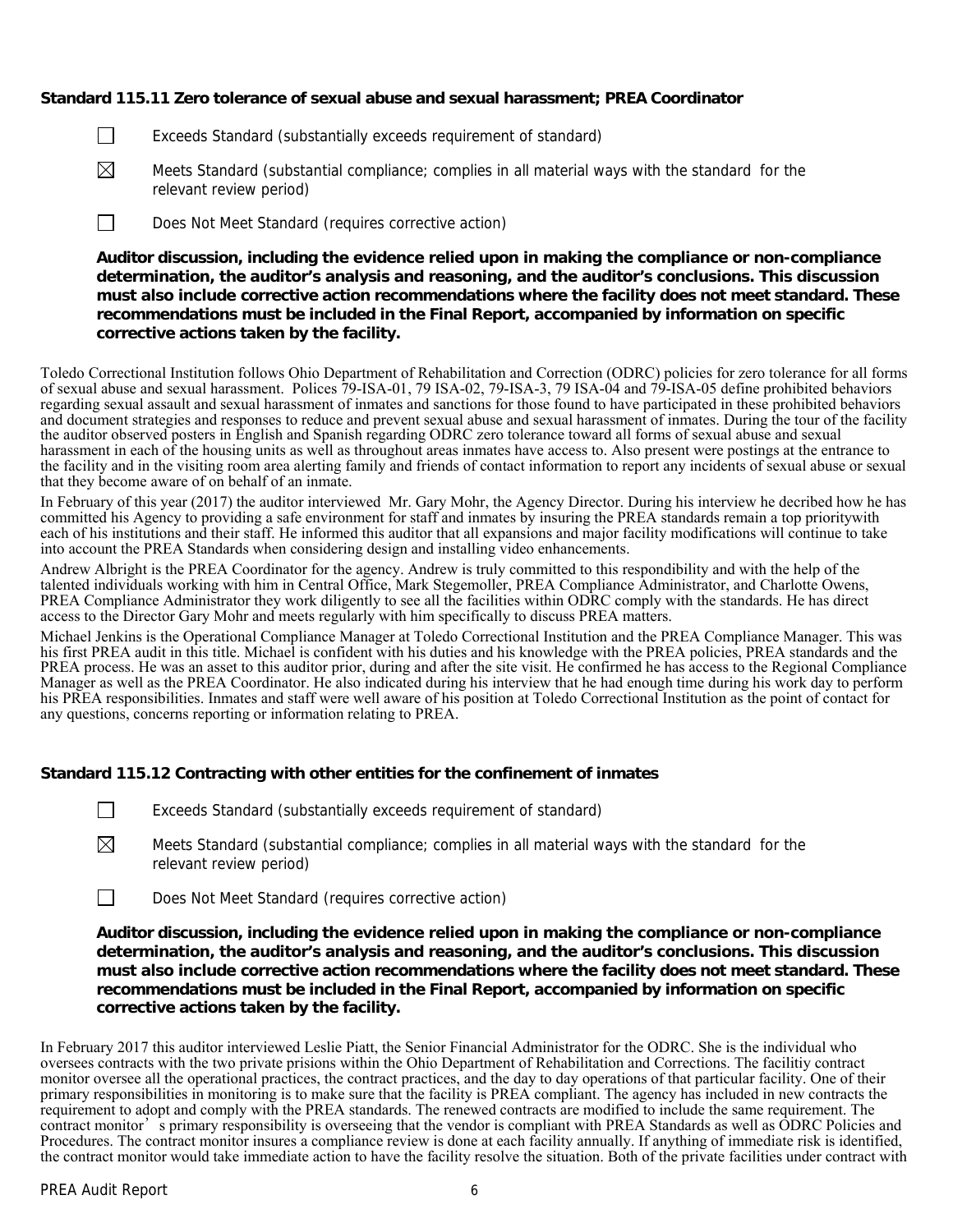ODRC have completed their initial PREA Compliance Audit. .

## **Standard 115.13 Supervision and monitoring**

- $\Box$  Exceeds Standard (substantially exceeds requirement of standard)
- $\boxtimes$  Meets Standard (substantial compliance; complies in all material ways with the standard for the relevant review period)
- $\Box$  Does Not Meet Standard (requires corrective action)

**Auditor discussion, including the evidence relied upon in making the compliance or non-compliance determination, the auditor's analysis and reasoning, and the auditor's conclusions. This discussion must also include corrective action recommendations where the facility does not meet standard. These recommendations must be included in the Final Report, accompanied by information on specific corrective actions taken by the facility.**

In accordance with ODRC Policy 23-BUD-01, Staffing Requirements, each institution must develop, document, and make its best efforts to comply with a staffing plan that provides for adequate levels of staff and, where applicable, video monitoring, to protect inmates against sexual misconduct. Toledo Correctional Instituion has developed and provided to the auditor a staffing plan that has taken into consideration: generally accepted detention and correctional practices, any judicial findings of inadequacy, any findings of inadequacy<br>from Federal investigative agencies, any findings of inadequacy from internal or exter from Federal investigative agencies, any findings of inadequacy from internal or external oversight bodies, all components of the facility'<br>s physical plant (including "blind-spots" or areas where staff or inmates may be i number and placement of supervisory staff, institution programs occurring on a particular shift, any applicable State or local laws, regulations, or standards, the prevalence of substantiated and unsubstantiated incidents of sexual abuse, and any other relevant factors. The Warden cofirmed using these considerations during his interview and also stated that he must be notified when there is any deviation from this plan. Deviations are made in writing with the reason for it. Typical deviations from the staffing plan can include: hospital duty, constant and direct observation (suicide watch) off institution transports and hospital security.

The staffing plan is reviewed and assessed annually, documented and made available for review. The auditor reviewed those annual assessments done for years 2014, 2015 and 2016. Upon completion of each review the report is discussed with the Regional Director and the Agency PREA Coordinator and then forwarded to the Director.

Policy 50-PAM-02 Inmate Communication/Weekly Rounds requires all supervisors and upper level management, including the Warden, to make unannounced rounds. These rounds must be documented and completed on each tour. The supervisiory staff indicated during their interviews that their unannounced rounds are accomplished by staggering the round times on a daily basis and locations so staff do not become aware of when they are conducting them. The auditor found supervior signatures in logs during the tour of Toledo

# **Standard 115.14 Youthful inmates**

- Exceeds Standard (substantially exceeds requirement of standard)
	- Meets Standard (substantial compliance; complies in all material ways with the standard for the relevant review period)
- $\Box$  Does Not Meet Standard (requires corrective action)

**Auditor discussion, including the evidence relied upon in making the compliance or non-compliance determination, the auditor's analysis and reasoning, and the auditor's conclusions. This discussion must also include corrective action recommendations where the facility does not meet standard. These recommendations must be included in the Final Report, accompanied by information on specific corrective actions taken by the facility.**

There are no youthful offenders ever housed at the Toledo Correctinal Institution, therefore the standard is not applicable.

#### **Standard 115.15 Limits to cross-gender viewing and searches**

Exceeds Standard (substantially exceeds requirement of standard)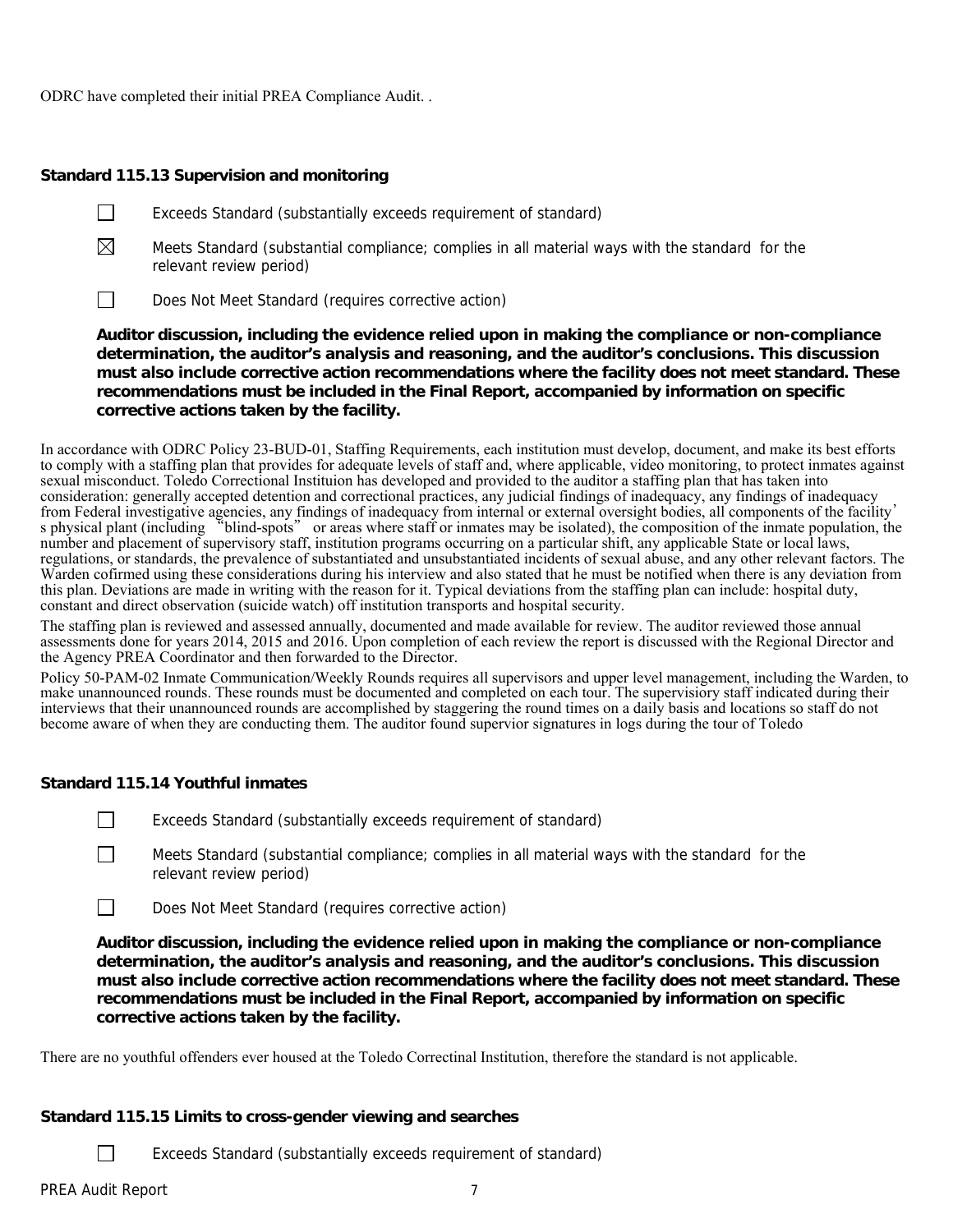- $\boxtimes$  Meets Standard (substantial compliance; complies in all material ways with the standard for the relevant review period)
- Does Not Meet Standard (requires corrective action)

**Auditor discussion, including the evidence relied upon in making the compliance or non-compliance determination, the auditor's analysis and reasoning, and the auditor's conclusions. This discussion must also include corrective action recommendations where the facility does not meet standard. These recommendations must be included in the Final Report, accompanied by information on specific corrective actions taken by the facility.**

Policy 310-SEC-01, Inmate and Physical Plant Searches, prohibits staff at Toledo from conducting cross-gender strip searches or crossgender visual body cavity searches except in exigent circumstances. Should a cross gender search ever be done it must be documented including who performed it, the exigent circumstance and the approving authority. There were zero cross-gender searches or cross-gender visual body cavity searched at Toledo during the last twelve months. Interviews with staff confirmed they do not conduct cross-gender strip searches or cross-gender visual body cavity searches. The random inmate interviews disclosed that they had not had cross gender strip searches conducted on them.

ODRC policy 79-ISA-01 requires each facility (Toledo) implement procedures and practice that enable inmates to shower, perform bodily functions, and change clothing without non-medical staff of the opposite gender viewing their, buttocks, or genitalia, except in exigent circumstances or when such viewing is incidental to routine cell checks. The policy and procedures also require staff of the opposite gender to announce their presence when entering an inmate housing unit. During the entire week the auditor was present, he observed female staff announce (buzzer or verbally) their presence when entering the inmate living areas.

Training records for 2014, 2015 and 2016 indicated all staff, except those on long term absence, have received training on conducting cross-gender pat-down searches of transgender and intersex inmates in a professional and respectful manner and never for the purpose of determining genitalia status. The random staff interviewed at Toledo indicated this policy mandate was presented to them during their training. Transgender inmate interviews (5) confirmed each felt that they have been treated with repect during frisk procedures and indictaed they felt they were never searched for the purpose of determing their genital status.

# **Standard 115.16 Inmates with disabilities and inmates who are limited English proficient**

- Exceeds Standard (substantially exceeds requirement of standard)
- $\boxtimes$  Meets Standard (substantial compliance; complies in all material ways with the standard for the relevant review period)
- Does Not Meet Standard (requires corrective action)

**Auditor discussion, including the evidence relied upon in making the compliance or non-compliance determination, the auditor's analysis and reasoning, and the auditor's conclusions. This discussion must also include corrective action recommendations where the facility does not meet standard. These recommendations must be included in the Final Report, accompanied by information on specific corrective actions taken by the facility.**

64-DCM-02 and 79-ISA-0 are the policies for ODRC to ensure the agency provides inmates with disabilities (including inmates who are deaf or hard of hearing, those who are blind or have low vision, or those who have intellectual, psychiatric, or speech disabilities) with an equal opportunity to participate in and benefit from all aspects of the agency's efforts to prevent, detect, and respond to sexual abuse and sexual harassment. Such steps include, when necessary to ensure effective communication with offenders who are deaf or hard of hearing, providing access to interpreters who can interpret effectively, accurately, and impartially, both receptively and expressively, using any necessary specialized vocabulary.

Toledo has a contract with VOCLINK INC. This company provides assistance to the facility with sign language, interpretive expertise in written materials, phone help, wrtitten and site help if needed.

The auditor dicussed the receiving process conducted on new arrivals at Toledo with the Intake Officer. Each inmate arriving receives an inmate handbook available in Spanish and English. This handbook is not only an overview of the agency/facility rules and general information about Toledo but it details the Agency PREA policy as well. The only exception to this is with those inmates going to the Camp. Those inmates are all received and processed at the main instituion and then moved to the Camp and issued an inmate handbook specific to the Camp. The provided information at both locations includes phone numbers and addresses where inmates can report allegations of sexual abuse or sexual harassment. On this same arrival day the inmate is also provided and required to watch the PREA informational video.

The auditor interviewed a disabled inmate and a limited english inmate. Both indicated they believed they had an equal opportunity to participate in or benefit from all aspects of the agency's efforts to prevent, detect, and respond to sexual abuse and sexual harassment. Each informed the auditor they were well aware of how and whom to report allegations of sexual abuse should it become necessary.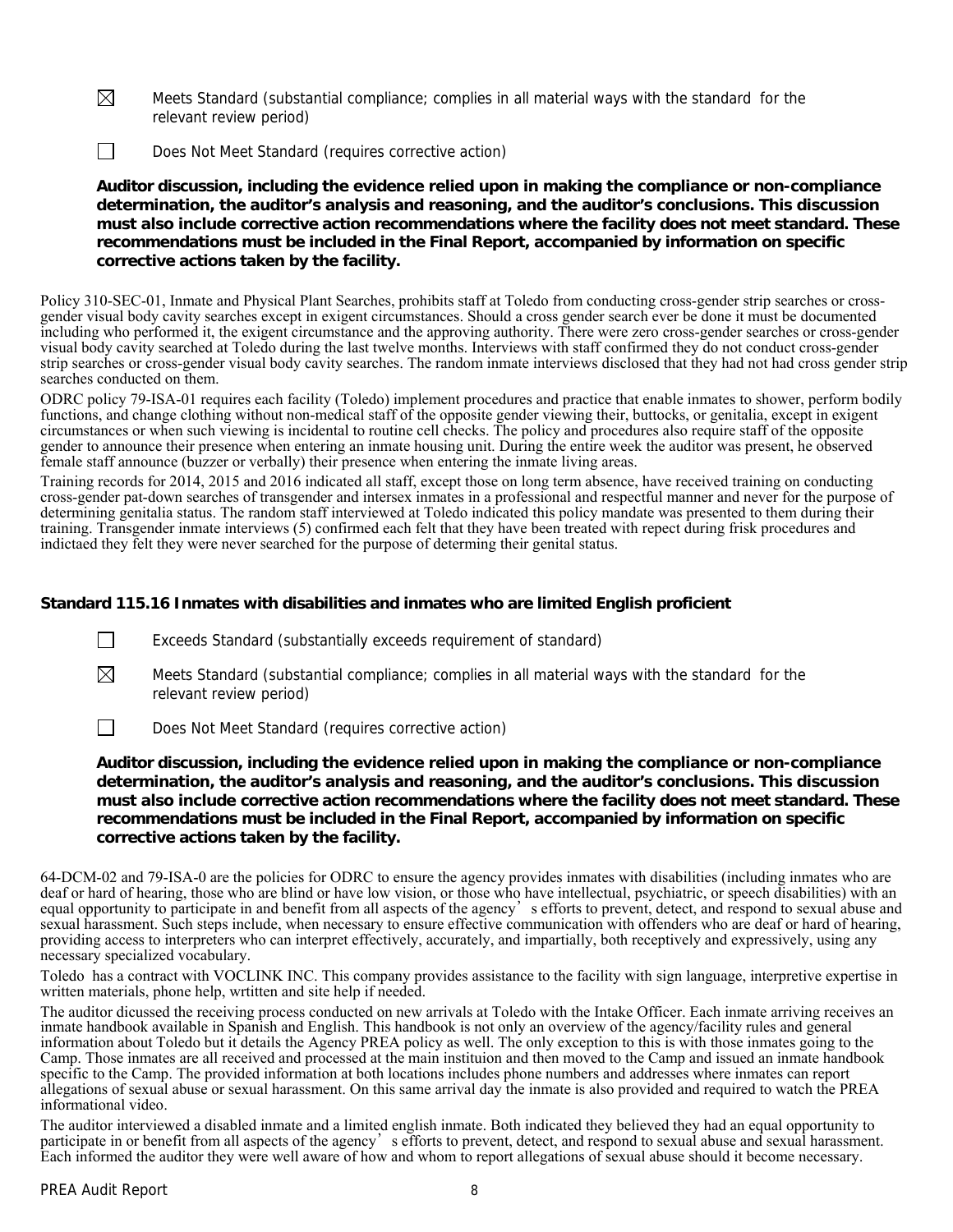## **Standard 115.17 Hiring and promotion decisions**

- $\boxtimes$  Exceeds Standard (substantially exceeds requirement of standard)
- $\Box$  Meets Standard (substantial compliance; complies in all material ways with the standard for the relevant review period)
- Does Not Meet Standard (requires corrective action)

**Auditor discussion, including the evidence relied upon in making the compliance or non-compliance determination, the auditor's analysis and reasoning, and the auditor's conclusions. This discussion must also include corrective action recommendations where the facility does not meet standard. These recommendations must be included in the Final Report, accompanied by information on specific corrective actions taken by the facility.**

The auditor interiewed Kim Rowe in February 2017. She is the Agency Human Resources Administrator for ODRC. During her interview she indicated the agency follows policy 79-ISA-01 which requires a criminal background check be conducted on everyone (employees and contractor) who has contact with any inmate within ODRC. Employees and contractors are required to have an additional background check done at least every five years. which are conducted by each facility Investigator. The auditor reviewed his documentation and found Toledo up to date on all staff needing background rechecks.

ODRC policy 34-PRO-07 prohibits hiring or promoting anyone who may have contact with inmates, enlisting the services of any contractor who also may have contact with inmates that engaged in sexual abuse in a prison, jail, lockup, community confinement facility, juvenile facility, or other institution. Anyone who has been convicted of engaging or attempting to engage in sexual activity in the community facilitated by force, overt or implied threats of force, or coercion, or if the victim did not consent or was unable to consent or refuse been civilly or administratively adjudicated to have engaged in the activity is prohibited entrance into any ODRC facility. The auditor conducted a random sampling of employee, contractor and voulteer files on staff from years 2014, 2015, and 2016. In every case background investigations were conducted on each with individuls not allowed entrance into Toledo until the investigations were completed and approved. There were 55 background investigations conducted at Toledo during the last 12 months for new employees and 8 contractors. Background re-investigations are conducted through the facility investigator and the Investigations Unit in Columbus. Toledo is currently up to date.

The Standards of Employee Conduct ( 31-SEM-02) mandates employees disclose to the facility any sexual misconduct allegation made against them under PREA ,amongst other things.

# **Standard 115.18 Upgrades to facilities and technologies**

 $\boxtimes$  Exceeds Standard (substantially exceeds requirement of standard)

- $\Box$  Meets Standard (substantial compliance; complies in all material ways with the standard for the relevant review period)
- $\Box$  Does Not Meet Standard (requires corrective action)

**Auditor discussion, including the evidence relied upon in making the compliance or non-compliance determination, the auditor's analysis and reasoning, and the auditor's conclusions. This discussion must also include corrective action recommendations where the facility does not meet standard. These recommendations must be included in the Final Report, accompanied by information on specific corrective actions taken by the facility.**

Toledo Correctional Institution has had no substantial expansion or modifications to its physical plant over the last three years. It reactivated the Camp during the last 12 months. It continues to replace and upgrade it's video camera system. There are currently 263 cameras inside the secure primeter at Toledo. The Operational Compliance Manager is involved in the placement locations of new cameras and was confirmed with the interviews with both he and the Warden. The auditor reviewed the locations of the camera and monitored what each camera is available to view from the Wardens Office. He has access to all of them. There are no privacy concerns associated with any of the cameras positioned at the camp or at the main institution.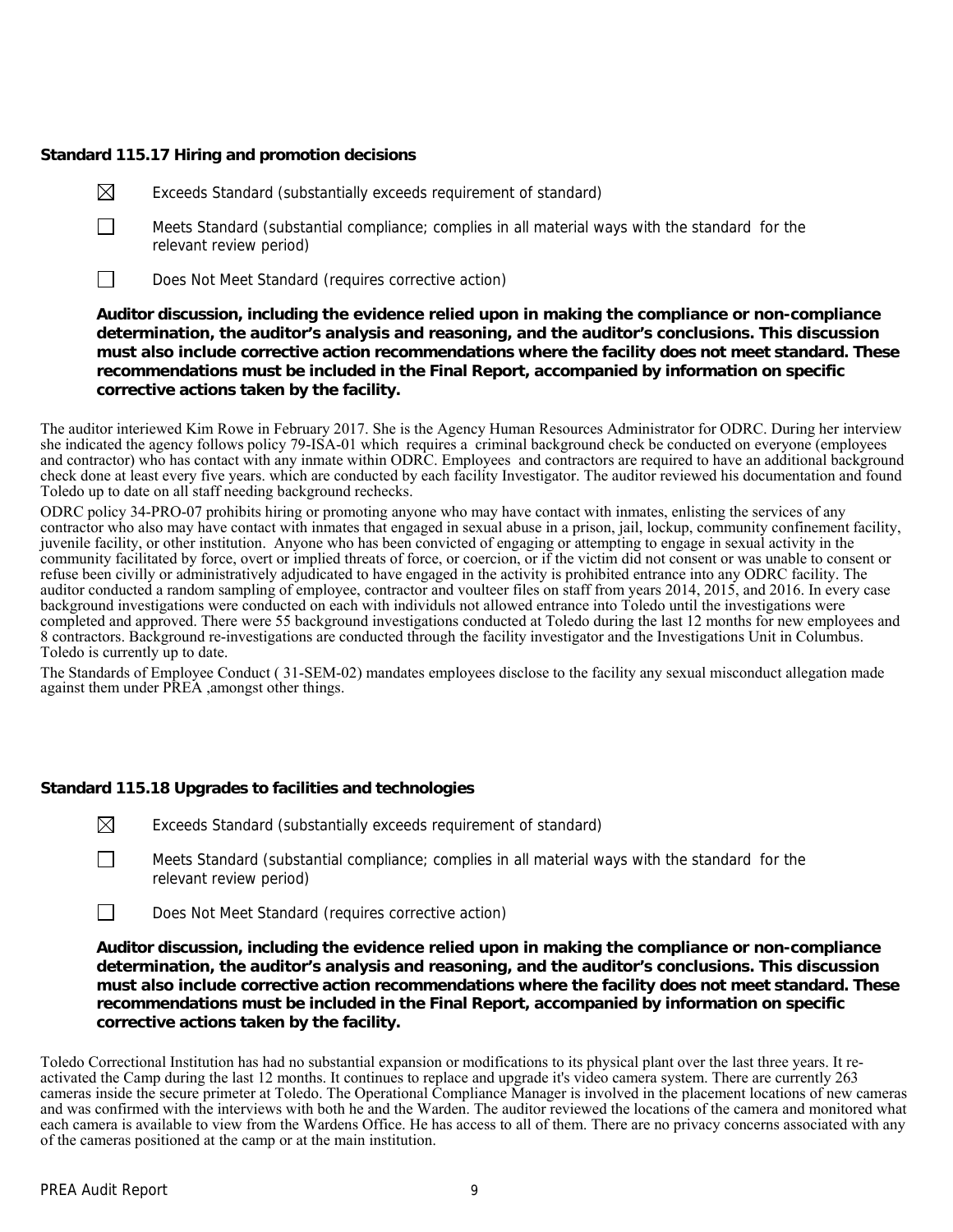## **Standard 115.21 Evidence protocol and forensic medical examinations**

- $\boxtimes$  Exceeds Standard (substantially exceeds requirement of standard)
- $\Box$  Meets Standard (substantial compliance; complies in all material ways with the standard for the relevant review period)
- $\Box$  Does Not Meet Standard (requires corrective action)

## **Auditor discussion, including the evidence relied upon in making the compliance or non-compliance determination, the auditor's analysis and reasoning, and the auditor's conclusions. This discussion must also include corrective action recommendations where the facility does not meet standard. These recommendations must be included in the Final Report, accompanied by information on specific corrective actions taken by the facility.**

Upon receiving any allegation of sexual abuse the facility Investigator contacts the Ohio State Patrol (OSP) to determine if a crime has been committed or not. If there is a determination made that the allegation is not criminal then an administrative investigation is conducted by one of the two facility investigators. The OSP has the legal authority to conduct criminal investigations and the signed MOU dated 2016 mandates the OSP Investigator adhere to investigation protocols based on the most recent edition of the U.S. Department of Justice's Office on Violence Against Women publication, A National Protocol for Sexual Assault Medical Forensic Examinations, Adults/Adolescents, or similarly comprehensive and authoritative protocols developed after 2011.

The auditor interviewed the OSP Investigator and confirmed that she completed the NIC training and she indicated she follows a uniform evidence protocol that maximizes the potential for obtaining usable physical evidence for criminal prosecutions

The interview conducted with one of the administrative investigators indicated he attended the same NIC Training that covered the uniform evidence protocols based on the most recent edition of the U.S. Department of Justice's publication.

St. Vincent Hospital, Toledo, Ohio is the hospital inmates are sent to for a forensic exam if necessary. The examinations are conducted at no expense to the inmate, by a Sexual Assault Forensic Examiners (SAFEs) or Sexual Assault Nurse Examiners (SANEs) whenever possible. If a SAFEs or SANE nurse is not available, the examination is performed by other qualified medical practitioners. Toledo had to send one inmate out for forensic examination in the last 12 months. A SANE/SAFE Nurse was not available at the time of this exam and the exam was completed by a trained Doctor. The inmate was offered a victim support person to accompany him to the outside hospital, a mental health follow up was offered and taken as well as medical treatment. This was all documented and reviewed by the auditor.

Toledo has a MOU with the local YWCA- Hope Center-Rape Crisis. This local community agency provides support services to inmate victims of sexual assault incarcerated at the facility. The auditor spoke with Deborah Stoll, Director of this community group who verified the support service they provide and also discussed the current MOU (2016 thru 2019) they have with Toledo over the next three years. She indicated to the auditor that inmates at Toledo have taken advantage of the service her agency provides. Toledo also has employee victim support persons (VSP) to provide victim advocate services to inmates if requested. The auditor reviewed the training each of these staff members receive and interviewed one of them during the site visit.

#### **Standard 115.22 Policies to ensure referrals of allegations for investigations**

|  | Exceeds Standard (substantially exceeds requirement of standard) |  |  |
|--|------------------------------------------------------------------|--|--|
|  |                                                                  |  |  |

 $\boxtimes$  Meets Standard (substantial compliance; complies in all material ways with the standard for the relevant review period)

Does Not Meet Standard (requires corrective action)

**Auditor discussion, including the evidence relied upon in making the compliance or non-compliance determination, the auditor's analysis and reasoning, and the auditor's conclusions. This discussion must also include corrective action recommendations where the facility does not meet standard. These recommendations must be included in the Final Report, accompanied by information on specific corrective actions taken by the facility.**

Ohio Department of Rehabilitation and Correction main policy, 79-ISA-01, requires an administrative or criminal investigation be completed for every allegation of sexual abuse and sexual harassment in any of the ODRC operated facilities including the two private facilities.

PREA Audit Report 10 As previously noted the Ohio State Patrol (OSP), a separate agency from ODRC, has the legal authority and responsibility to conduct all criminal investigations. All administrative investigations at Toledo are handled by one of the two facility trained Investigators. Interviews with both the OSP Investigator and a facility Investigator confirmed that an investigation is required and completed on each allegation of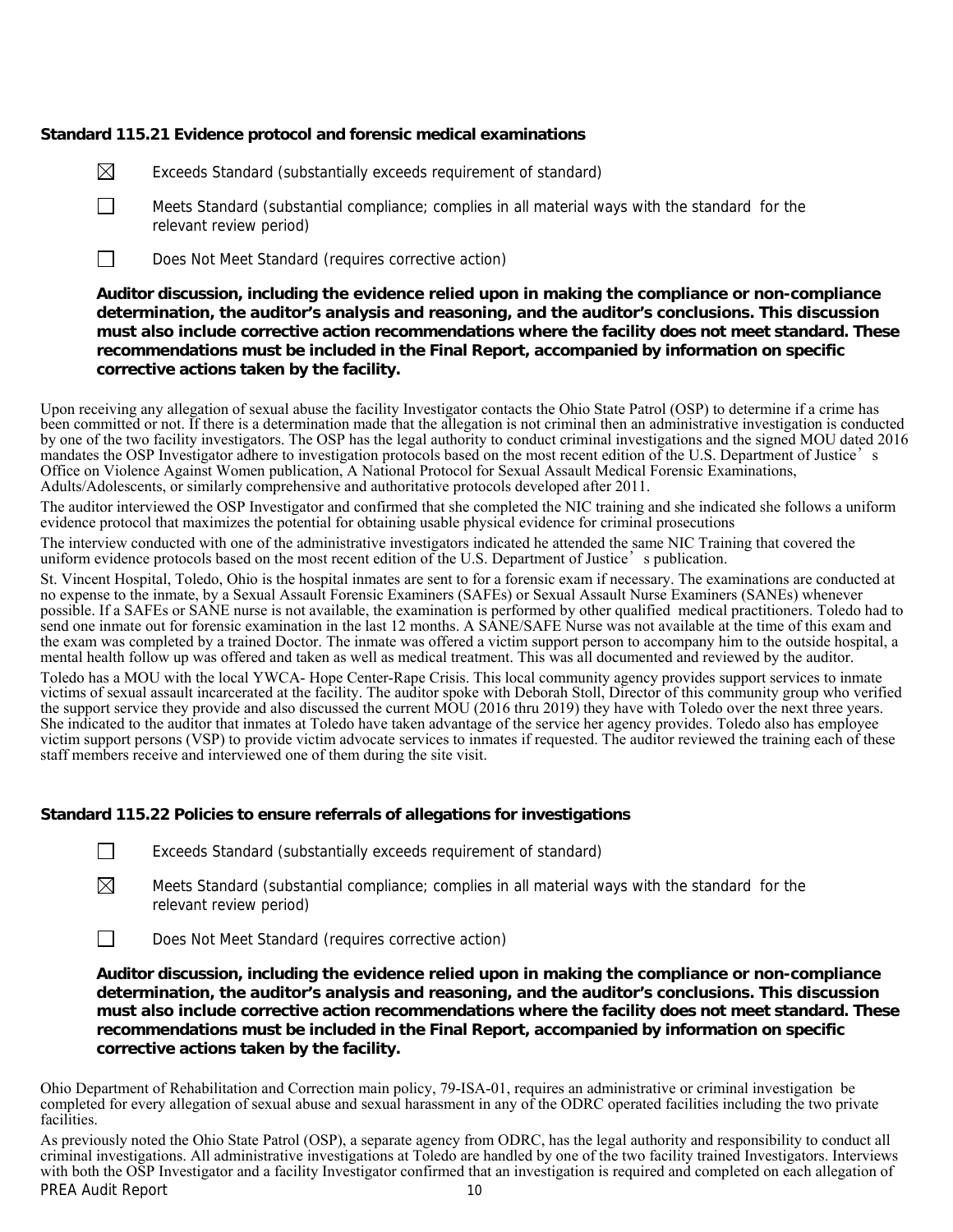sexual abuse or sexual harassment alleged at Toledo Correctional Institution. ODRC publishes their specific investigative policy on its website (http://drc.ohio.gov/policies/investigations). The site gives any visitor an overview of the Investigative policy while also providing valuable additional information by clicking on the available topic hyperlinks.

There were 7 PREA investigations conducted at Toledo during the last 12 months. The OSP determined in all but one (1) case, elements of a crime did not exist so the cases received an administrative investigation at the facility.There were six (6) sexual abuse allegations. Four allegations (4) involving staff and two (2) involving other inmates. Two (2) of the inmates on inmate cases were unsubstantiated. Of the four cases involving staff, two (2) cases against staff were determined unsubstantiated, one (1) case was substantiated and one (1) was founded. The substantiated case was a contractor with Aramark who was terminated. The case was referred for prosecution and not taken to trial. The facility conducted one (1) sexual harasmment investigation during the last 12 months. This case involved an allegation against other inmate and was unsubstantiated.

## **Standard 115.31 Employee training**

- $\boxtimes$  Exceeds Standard (substantially exceeds requirement of standard)
- $\Box$  Meets Standard (substantial compliance; complies in all material ways with the standard for the relevant review period)
- Does Not Meet Standard (requires corrective action)

**Auditor discussion, including the evidence relied upon in making the compliance or non-compliance determination, the auditor's analysis and reasoning, and the auditor's conclusions. This discussion must also include corrective action recommendations where the facility does not meet standard. These recommendations must be included in the Final Report, accompanied by information on specific corrective actions taken by the facility.**

Policy 39-TRN-10 Employee Orientation Training and policy 79-ISA-01 Prison Rape Elimination address the PREA training requirements for pre-service and inservice for each classification of employee within ODRC.

The auditor reviewed copies of the inservice curriculum indicating what PREA information each student receives at Toledo. The subject mattter includes instruction on the agency zero tolerance policy; the agency policy and procedures for prevention; reporting and response to a sexual assault or sexual harassment incident, and the dynamics of sexual abuse and harassment in a confinement setting; common reactions of sexual abuse and sexual harassment victims; how to detect and respond to signs of threatened and actual sexual abuse; how to avoid inappropriate relationships . with offenders; how to communicate effectively and professionally with offenders; and how to comply with relevant laws related to mandatory reporting of sexual abuse to outside authorities. Gender specific training is also provided at this time.

Training also includes a video on proper search techniques to peform when conducting pat down serches on transgender and intersex inmates. No staff member is allowed to work at Toledo prior to receiving this training. The random staff interviews conducted and general questions asked during the tour confirmed each staff member is very knowledgeable on what their responsibilities are in detecting, reporting, and responding to sexual abuse and sexual harassment.

Staff at Toledo is also provided PREA training through their annual in-service training required of all staff. If an employee cannot attend this in-service training at the scheduled time, they are rescheduled in the first available class upon their return to work.

Documentatin provided and reviewed during the site visit demonstrated that employees (all current staff except those out on long term absenses) at Toledo have received their PREA training. Records review for 2014 and 2015 indicated each employee at TOCI also received PREA training as well.

# **Standard 115.32 Volunteer and contractor training**

- $\Box$  Exceeds Standard (substantially exceeds requirement of standard)
- $\boxtimes$  Meets Standard (substantial compliance; complies in all material ways with the standard for the relevant review period)



**Auditor discussion, including the evidence relied upon in making the compliance or non-compliance determination, the auditor's analysis and reasoning, and the auditor's conclusions. This discussion must also include corrective action recommendations where the facility does not meet standard. These**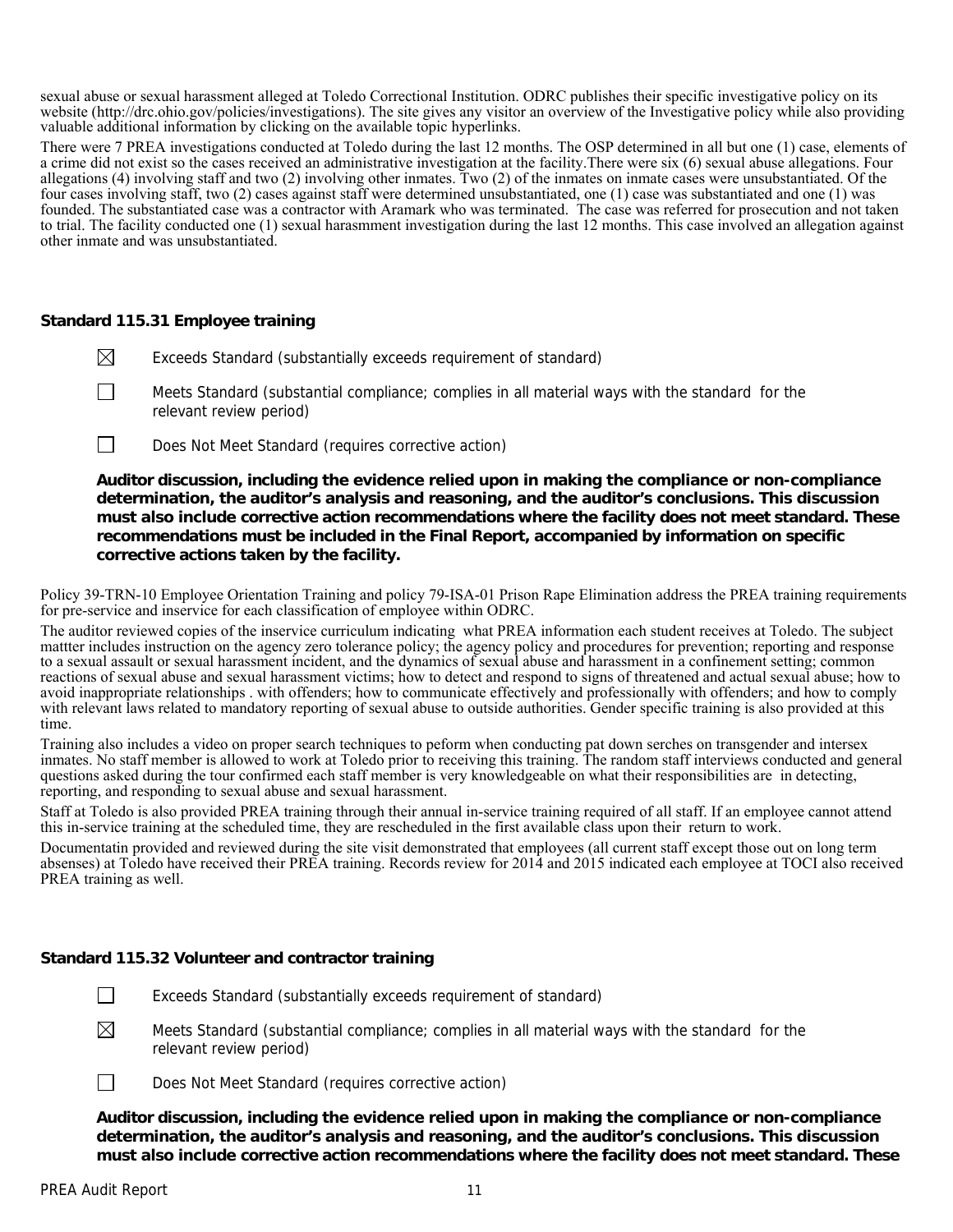#### **recommendations must be included in the Final Report, accompanied by information on specific corrective actions taken by the facility.**

Contractors and volunteers are treated no different than employees when it comes to PREA training. Both of the groups must receive PREA training outlining their responsibilities prior to being allowed to enter Toledo Correctional Institution as outlined in 79-ISA-01. The auditor reviewed the training curriculum and training records for a sampling of these individuals for years 2014, 2015 and 2016. Contractors and volunteers at Toledo signed documents indicating each has received and understood: the agency zero tolerance policy, prohibited behaviors, how and whom to report and consequences of policy violations. Interviews conducted on site with two contractors and a volunteer confirmed the training curriculum and the document each signs indicating their understanding of the ODRC policy.

## **Standard 115.33 Inmate education**

- $\Box$  Exceeds Standard (substantially exceeds requirement of standard)
- $\boxtimes$  Meets Standard (substantial compliance; complies in all material ways with the standard for the relevant review period)
- Does Not Meet Standard (requires corrective action)

**Auditor discussion, including the evidence relied upon in making the compliance or non-compliance determination, the auditor's analysis and reasoning, and the auditor's conclusions. This discussion must also include corrective action recommendations where the facility does not meet standard. These recommendations must be included in the Final Report, accompanied by information on specific corrective actions taken by the facility.**

Inmate PREA instruction at Toledo Correctional institution is very impressive. At the receiving and discharge (R&D) area at the main facility every inmate arriving for placement there or the Camp is provided an inmate handbook (available in English or Spanish). This handbook explains the agency's zero tolerance policy regarding sexual abuse and sexual harassment and how to report such incidents. Inmates who will be sent to the Camp will receive an inmate handbook specific to the Camp. All inmates arriving are provided the PREA video outling the agency zero tolerance policy and how and to whom to report sexual abus/harassment.

During the risk assessment by the facility trained Nurse PREA information is again provided to the inmate, answering any questions the inmate may have. Inmate orientation takes place at least weekly at which time the inmate is provided additional PREA information with an opportunity for questions.

The facility provided PREA information to all inmates who were at Toledo prior to 2013 via town Hall Meetings. Inmates randomly interviewed with an arrival date prior to 2013, indicated the town hall meetings were indeed held and attending inmates were provided PREA information. Those inmates also received security interviews, by case managers, to assess risk vulnerabilties documented in their institutional files.

Random inmate interviews and informal discussions with inmates during the facility tour, indicated they have received PREA information upon arrival at the facility, reinforced daily through staff interaction, and through informational postings in the housing areas.

# **Standard 115.34 Specialized training: Investigations**

| $\boxtimes$<br>Exceeds Standard (substantially exceeds requirement of standard) |  |
|---------------------------------------------------------------------------------|--|
|---------------------------------------------------------------------------------|--|

 $\Box$  Meets Standard (substantial compliance; complies in all material ways with the standard for the relevant review period)



**Auditor discussion, including the evidence relied upon in making the compliance or non-compliance determination, the auditor's analysis and reasoning, and the auditor's conclusions. This discussion must also include corrective action recommendations where the facility does not meet standard. These recommendations must be included in the Final Report, accompanied by information on specific corrective actions taken by the facility.**

PREA Audit Report 12 Investigator Specialized Training was received by the two Toledo Investigators and the Ohio State Patrol Investigator. Both of the interviewed investigators confirmed in that they received training specific to conducting sexual abuse investigations in confinement settings beginning with a specialized investigations training curriculum. Each confirmed this training was based on NIC "Investigating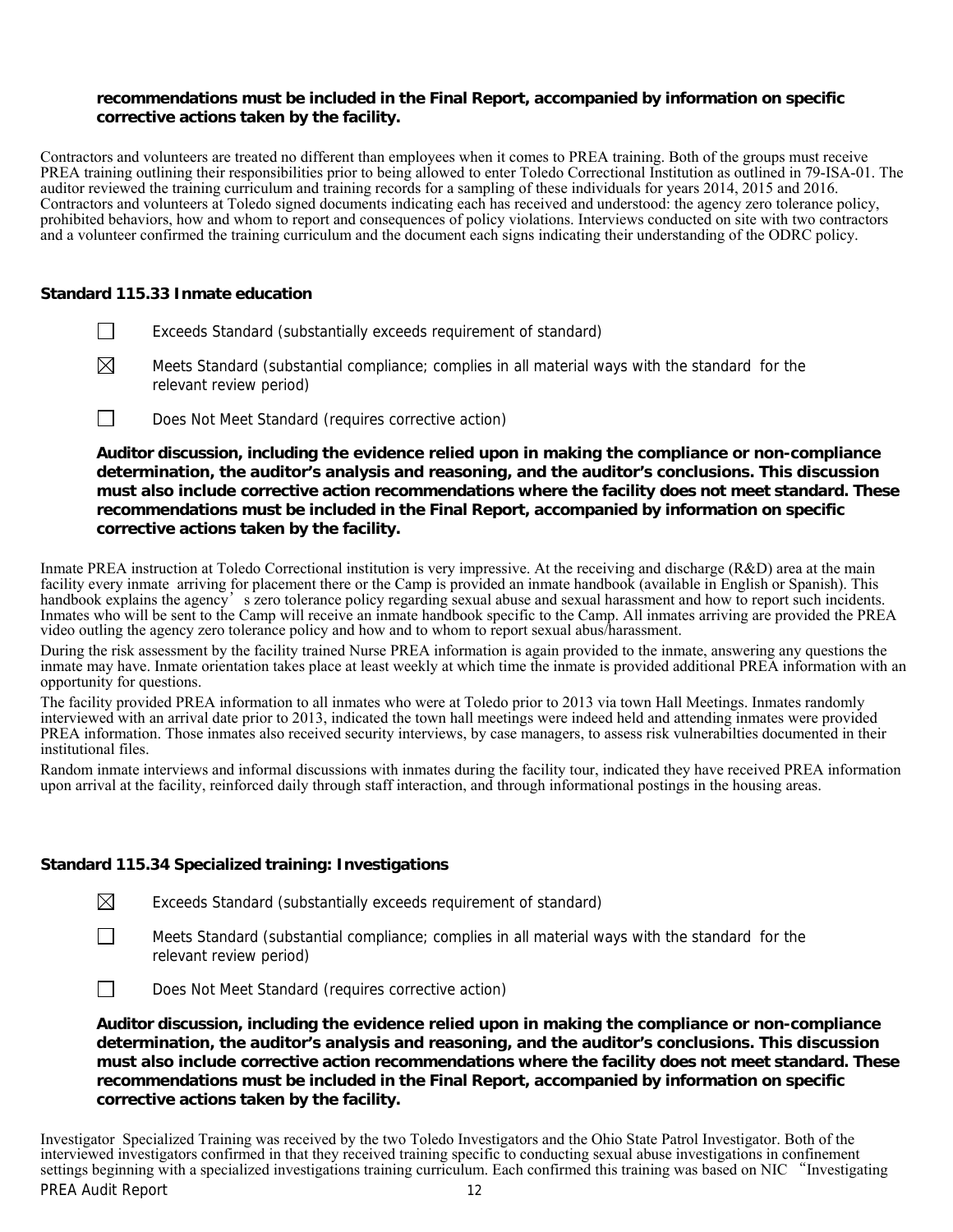Sexual Abuse in a Confinement Setting" involving techniques for interviewing sexual abuse victims, proper use of Miranda and Garrity warnings, sexual abuse evidence collection in confinement settings, and the criteria and evidence required to substantiate a case for administrative action or prosecution referral.

The auditor verified the facility investigators training through their facility training records.

## **Standard 115.35 Specialized training: Medical and mental health care**

- $\boxtimes$  Exceeds Standard (substantially exceeds requirement of standard)
- $\Box$  Meets Standard (substantial compliance; complies in all material ways with the standard for the relevant review period)
- Does Not Meet Standard (requires corrective action)

**Auditor discussion, including the evidence relied upon in making the compliance or non-compliance determination, the auditor's analysis and reasoning, and the auditor's conclusions. This discussion must also include corrective action recommendations where the facility does not meet standard. These recommendations must be included in the Final Report, accompanied by information on specific corrective actions taken by the facility.**

Medical and Mental Health practitioners, full and part time, are required to receive additional PREA training as outlined in ODRC policy 79-ISA-01. This policy requires additional training in topics: how to detect and assess signs of sexual abuse and sexual harassment, how to preserve physical evidence of sexual abuse, how to respond effectively and professionally to victims of sexual abuse and sexual harassment, and how and whom to report all allegations or suspicions of sexual abuse and sexual harassment. Interviews with medical and mental health staff indicated that this additional training was required of each of them over the mandated PREA training.

The auditor reviewed training documentation for medical and mental health staff while on site. He also conducted interviews with some of them and they confirmed that they have received this additional specialized training.

# **Standard 115.41 Screening for risk of victimization and abusiveness**

 $\boxtimes$  Exceeds Standard (substantially exceeds requirement of standard)

 Meets Standard (substantial compliance; complies in all material ways with the standard for the relevant review period)

 $\Box$  Does Not Meet Standard (requires corrective action)

**Auditor discussion, including the evidence relied upon in making the compliance or non-compliance determination, the auditor's analysis and reasoning, and the auditor's conclusions. This discussion must also include corrective action recommendations where the facility does not meet standard. These recommendations must be included in the Final Report, accompanied by information on specific corrective actions taken by the facility.**

Every inmate that arrives at Toledo Correctional Institution receives an assessment for risk of victimization and abusiveness upon arrival. Each inmate is received in the Receiving and Discharge area of the facility and issued an inmate handbook containing PREA information. He is placed in a holding cell where he watches the agency PREA video. He is then brought to the medical unit and immediately assessed for his vulnerability or abusiveness by a nurse. The nurse begins the assessment by asking the inmate: 1) if he has a mental, physical, or developmental disability; (2) The age of the inmate; (3) the physical build of the inmate; (4) Whether the inmate has previously been incarcerated. (5) Whether the inmate's criminal history is exclusively nonviolent; (6) Whether the inmate has prior convictions for sex offenses against an adult or child;(7) Whether the inmate is or is perceived to be gay, lesbian, bisexual, transgender, intersex, or gender nonconforming; (8) Whether the inmate has previously experienced sexual victimization; (9) the inmate  $\tilde{b}$  s own perception of vulnerability; and (10) whether the inmate is detained solely for civil immigration purposes. The Nurse also determines if the inmate is perceived to be gender nonconforming. Any inmate who may be at risk based on this screening is immediately sent to a mental health practitioner and or medical staff person. This is a computerized screening for sexual abusiveness and sexual victimizatin and is performed on arrival but no longer than 72 hours from the date the inmate arrives according to agency policy.

Upon completeing this part of the assessment the inmates' information is placed into a queue on the computer for the Case Managers part in the process. It is important to note that the entire risk assessment is electronic with notifications popping up to the next staff person in the process so no inmates gets lost. This electronic system allows each facility to easily share information throughout the agency if needed. This information is shared only with individuals with a need to know and is password protected.

 $\Box$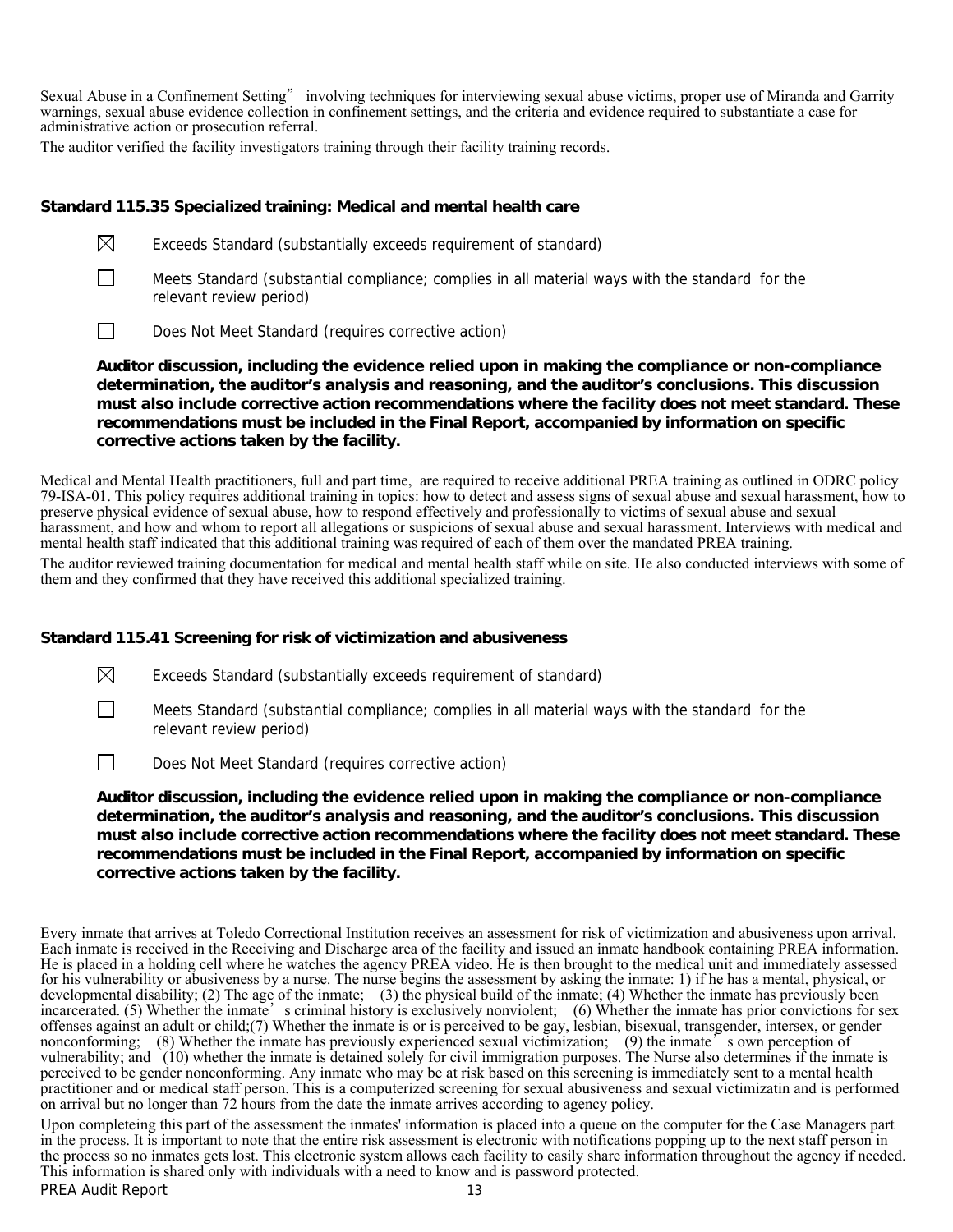The Case Managers check their "In-Progress" assessments at least daily and complete the second screen. The assessment then goes into the Unit Manager queue. The Unit Managers check their "Pending UM" cases and determines if the inmate does not need a PREA Classification or they recommend a classification: Victim (High Risk): Previous victim of sexual abuse in an institution setting – automatic classification, Abuser (High Risk): Previously sexually abused another in an institution setting – automatic classification, Potential Victim: At risk of victimization, Potential Abuser: At risk of abusing.

If a PREA Classification is recommended, the UMC in conjunction with the Unit Team determines the final classification and develops the PREA Accommodation Strategy (PAS). This PAS team addresses housing, programs, work and education with the goal of keeping the inmates safe. All transgender and intersex inmates are automatically referred to the PREA Accommodation Strategy Team (PAST). This team is chaired by the PREA Compliance Manager and includes the Unit Team, Medical and Mental Health staff. The teams meet with the inmate to discuss his views and develop a PREA Accommodation Strategy.

Interviews with the screening staff confirm the policy is followed to ensure an offender's risk level is reassessed when warranted due to a referral, request, incident of sexual abuse, or receipt of additional information that bears on the offender's risk of sexual victimization or abusiveness. Interviews with random sample of offenders confirm offender's risk level is reassessed per ODRC policy and this standard. These interviews also confirmed offenders are not disciplined for refusing to answer, or for not disclosing complete information in response to, questions asked about: whether the offender has a mental, physical, or developmental disability; whether the offender is or is perceived to be gay, lesbian, bisexual, transgender, intersex, or gender nonconforming; whether the offender has previously experienced sexual victimization; and the offender's own perception of vulnerability.

Information obtained during this screening process is shared with appropriate staff (medical, mental health, and supervisors) as needed to make housing, bed, work, education, program assignments and mental health and medical referrals.

Whenever an inmate alleges sexual abuse the case manager completes a new risk assessment utilizing the same risk form the nurse completed on a new arrival and the inmate assessment is again reviewed by the Unit Manager and Unit Chief with the inmate receiveing a temporary classification either as a "potential vicitm" or "potential abuser" depending on his role in the allegation. Upon the investigation being completed another complete assessment is done regardless if the allegation is unfounded, substantiated and unsubstantiated.

## **Standard 115.42 Use of screening information**

- $\Box$  Exceeds Standard (substantially exceeds requirement of standard)
- $\boxtimes$  Meets Standard (substantial compliance; complies in all material ways with the standard for the relevant review period)
- Does Not Meet Standard (requires corrective action)

**Auditor discussion, including the evidence relied upon in making the compliance or non-compliance determination, the auditor's analysis and reasoning, and the auditor's conclusions. This discussion must also include corrective action recommendations where the facility does not meet standard. These recommendations must be included in the Final Report, accompanied by information on specific corrective actions taken by the facility.**

Classification staff at Toledo are guided by agency's policy 79-ISA-04 for the use of screening information to determine housing, bed, work, education, and program assignments with the goal of keeping offenders at high risk of being sexually victimized from those at high risk of being sexually abusive.

If the inmate screening assesses an inmate and suspects a risk of sexual victimization or risk of being sexually abusive an immediate referral will be made to the PREA Accomodation Strategy (PAS) Team to determine their housing, bed, work, education, and program assignments. The housing and program assignments are made on a case by case basis. Through inmate and staff interviews, it was determined that the facility addresses the needs of the inmates consistent with the security and safety of the individual inmate.

There are no dedicated housing units based on sexual identity at the Toledo facility. The PREA Compliance Manager and a member of the Risk Assessment staff stated intheir interviews that all information obtained from the risk assessment screening during intake is reviewed, assessed and used to determine housing, bed, work, education and program assignments with the goal of keeping separate those prisoners at high risk of being sexually victimized from those at high risk of being sexually abusive.

There were five transgender inmates at Toledo interviewed by the auditor. Each of these inmates indicated they were not housed in dedicated housing. They also indicated they were allowed to shower alone and gave input about their safty concerns prior to bed and work assignments. According to these five and individuals and interviews conducted with classification staff, individual assignments for are performed twice a year.

#### **Standard 115.43 Protective custody**

- Exceeds Standard (substantially exceeds requirement of standard)
- $\boxtimes$  Meets Standard (substantial compliance; complies in all material ways with the standard for the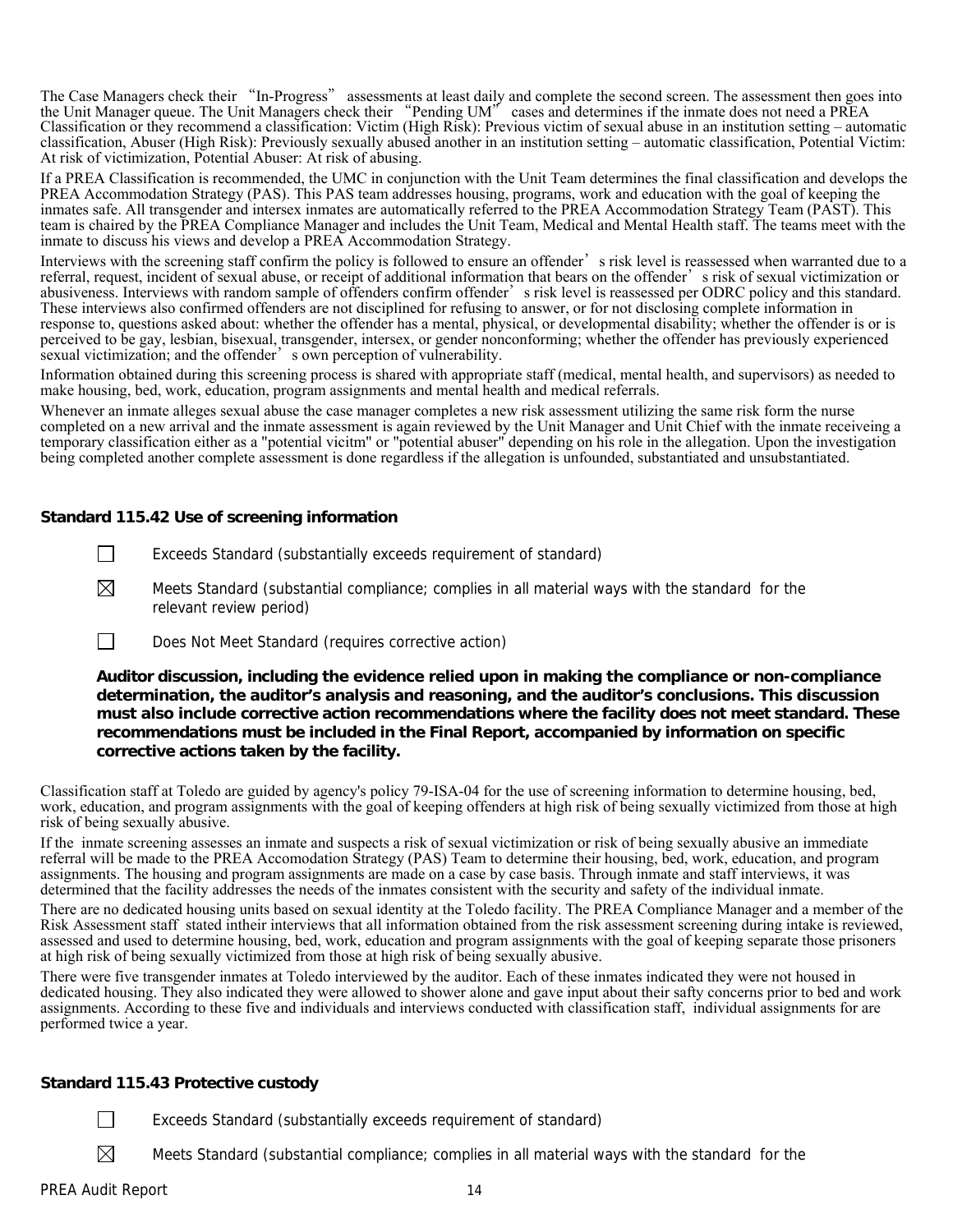relevant review period)

Does Not Meet Standard (requires corrective action)

**Auditor discussion, including the evidence relied upon in making the compliance or non-compliance determination, the auditor's analysis and reasoning, and the auditor's conclusions. This discussion must also include corrective action recommendations where the facility does not meet standard. These recommendations must be included in the Final Report, accompanied by information on specific corrective actions taken by the facility.**

Inmates at high risk for victimization at Toledo can not be placed in involuntary segregated housing (Restricted Housing) unless an assessment of all available alternatives has been made and a determination has been made that there is no available means of seperation from likely abuser (no longer than 24 hours). This mandate is outlined in policy 79-ISA-02 was confirmed during the interviews with the Warden and the Restricted Housing Supervisor. All indicated that because of the type of facility Toledo is, it would never happen. Inmates could be seperated from other imates allowing the same opportunities and programming (privileges and education) all inmates in population receive.

The Warden further stated, during his interview, that if ever a situation presented itself where an inmate alleging risk of victimization needed to be placed in other than general housing it would most likely be in the hospital until the inmate could be placed in general confinement. There has been no case where segregation was used to place inmates at high risk of victimization in the last 36 months.

The auditor observed and confirmed no offenders were in protective custody for protection from sexual abuse during the tour of the restricted housing unit.

## **Standard 115.51 Inmate reporting**

- Exceeds Standard (substantially exceeds requirement of standard)
- $\boxtimes$  Meets Standard (substantial compliance; complies in all material ways with the standard for the relevant review period)
- Does Not Meet Standard (requires corrective action)

**Auditor discussion, including the evidence relied upon in making the compliance or non-compliance determination, the auditor's analysis and reasoning, and the auditor's conclusions. This discussion must also include corrective action recommendations where the facility does not meet standard. These recommendations must be included in the Final Report, accompanied by information on specific corrective actions taken by the facility.**

The inmates at Toledo Correctional Facility are provided multiple internal ways to privately report sexual abuse and sexual harassment, retaliation by other inmates or staff for reporting sexual abuse and sexual harassment, and staff neglect or violation of responsibilities that may have contributed to such incidents. As previously noted each inmate receives an inmate handbook upon arrival, with PREA information, including how to report. There are also posted notifications, in Spanish and English, posted in every area inmates have access informing them of multiple ways to privately report PREA allegations. Allegations by inmates can be done verbally to staff, in written reports, through anonymous (unsigned) reports and reports from third parties (family members or friends). The random interviews conducted with the inmates at the facility revealed that they were well aware of theses reporting venues if needed.

Franklin County Detention Facility is used by inmates at Toledo to report sexual abuse, sexual harassment and retaliation to a public/private entity not part of the agency. The inmate may make his abuse allegation confidentially to the phone number posted throughout the facility. This number is monitored 24 hours a day at the Franklin County Facility. When they do receive an allegation they immediately contact the Chief Inspector for ODRC who in turns immediately notifies the facility Warden and Investigator so a PREA investigation can be initiated.

#### **Standard 115.52 Exhaustion of administrative remedies**

- $\Box$  Exceeds Standard (substantially exceeds requirement of standard)
- $\boxtimes$  Meets Standard (substantial compliance; complies in all material ways with the standard for the relevant review period)
	- Does Not Meet Standard (requires corrective action)

 $\mathbf{I}$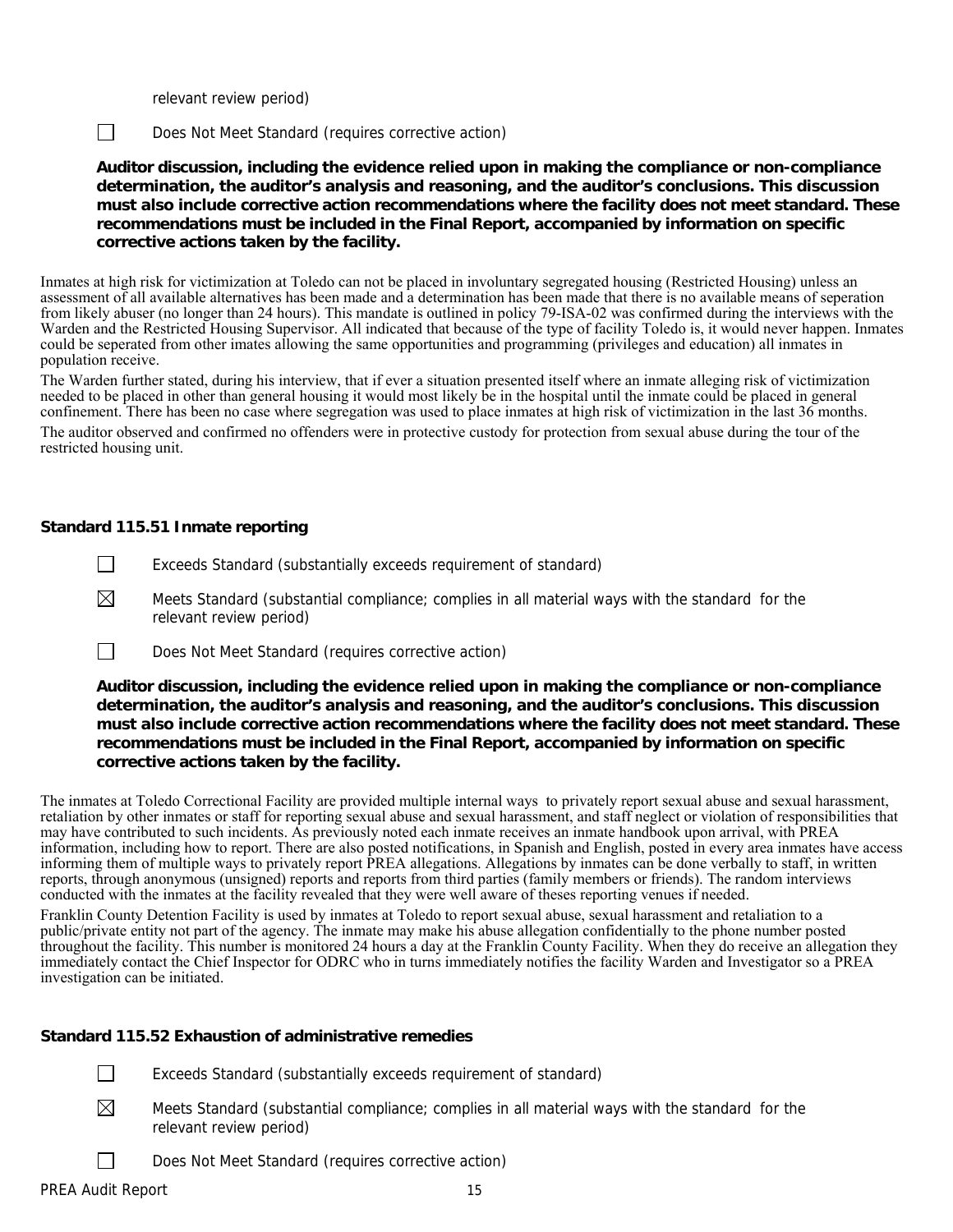## **Auditor discussion, including the evidence relied upon in making the compliance or non-compliance determination, the auditor's analysis and reasoning, and the auditor's conclusions. This discussion must also include corrective action recommendations where the facility does not meet standard. These recommendations must be included in the Final Report, accompanied by information on specific corrective actions taken by the facility.**

Toledo Correctional Institution does have administrative procedures through the inmate grievance process regarding sexual abuse and sexual harassment complaints to the extent that they are notified in the inmate handbook that a sexual abuse or sexul harassment complaint may be submitted at any time, however, a timely complaint is essential to providing services and proper investigation. The inmate handbook further states inmate grievances filed regarding a complaint of sexual abuse or sexual harassment shall be immediately reported to the Investigator for proper handling in accordance with ODRC Policy 79-ISA-02.

Language in ODRC Policy 79-ISA-02 also addresses inmate greivances filed related to a complaint of sexual abuse or sexual harassment. They are immmediately reported to the Institution Investigator for proper handling. There is no time limit on when an inmate may report sexual misconduct. A sexual abuse or sexual harassment complaint may be submitted at any time. Acceptance of a late complaint does not waive the applicable statute of limitations with respect to any related lawsuit.

## **Standard 115.53 Inmate access to outside confidential support services**

| Exceeds Standard (substantially exceeds requirement of standard) |  |
|------------------------------------------------------------------|--|
|------------------------------------------------------------------|--|

- $\boxtimes$  Meets Standard (substantial compliance; complies in all material ways with the standard for the relevant review period)
- Does Not Meet Standard (requires corrective action)

**Auditor discussion, including the evidence relied upon in making the compliance or non-compliance determination, the auditor's analysis and reasoning, and the auditor's conclusions. This discussion must also include corrective action recommendations where the facility does not meet standard. These recommendations must be included in the Final Report, accompanied by information on specific corrective actions taken by the facility.**

Toledo is required by policy 79-ISA-01 to provide inmates access to a victim advocate for emotional support services related to sexual abuse by providing mailing addresses and telephone numbers, including hotline numbers where available, of local, state, or national victim advocacy or rape crisis organizations.

Toledo Correctional Institution has an three year MOU with the Toledo YWCA-Hope Cener (Victim Assistance Program) expiring December 2019. This local community provides support services to inmate victims of sexual assault incarcerated at the facility The auditor spoke with Deborah Stoll the Director who verified the support service they provide and also discussed the current MOU they have with Toledo until December 2019. She indicated to the auditor that inmates at Toledo have taken advantage of the service her agency provides. Contact by phone or by mail is treated as confidential communication and is not monitored, checked or recorded.

Contact information for Hope Center is provided in posted notifications in each of the facility living areas as well as throughout inmate access areas,

#### **Standard 115.54 Third-party reporting**

- Exceeds Standard (substantially exceeds requirement of standard)
- $\boxtimes$  Meets Standard (substantial compliance; complies in all material ways with the standard for the relevant review period)



Does Not Meet Standard (requires corrective action)

**Auditor discussion, including the evidence relied upon in making the compliance or non-compliance determination, the auditor's analysis and reasoning, and the auditor's conclusions. This discussion must also include corrective action recommendations where the facility does not meet standard. These recommendations must be included in the Final Report, accompanied by information on specific corrective actions taken by the facility.**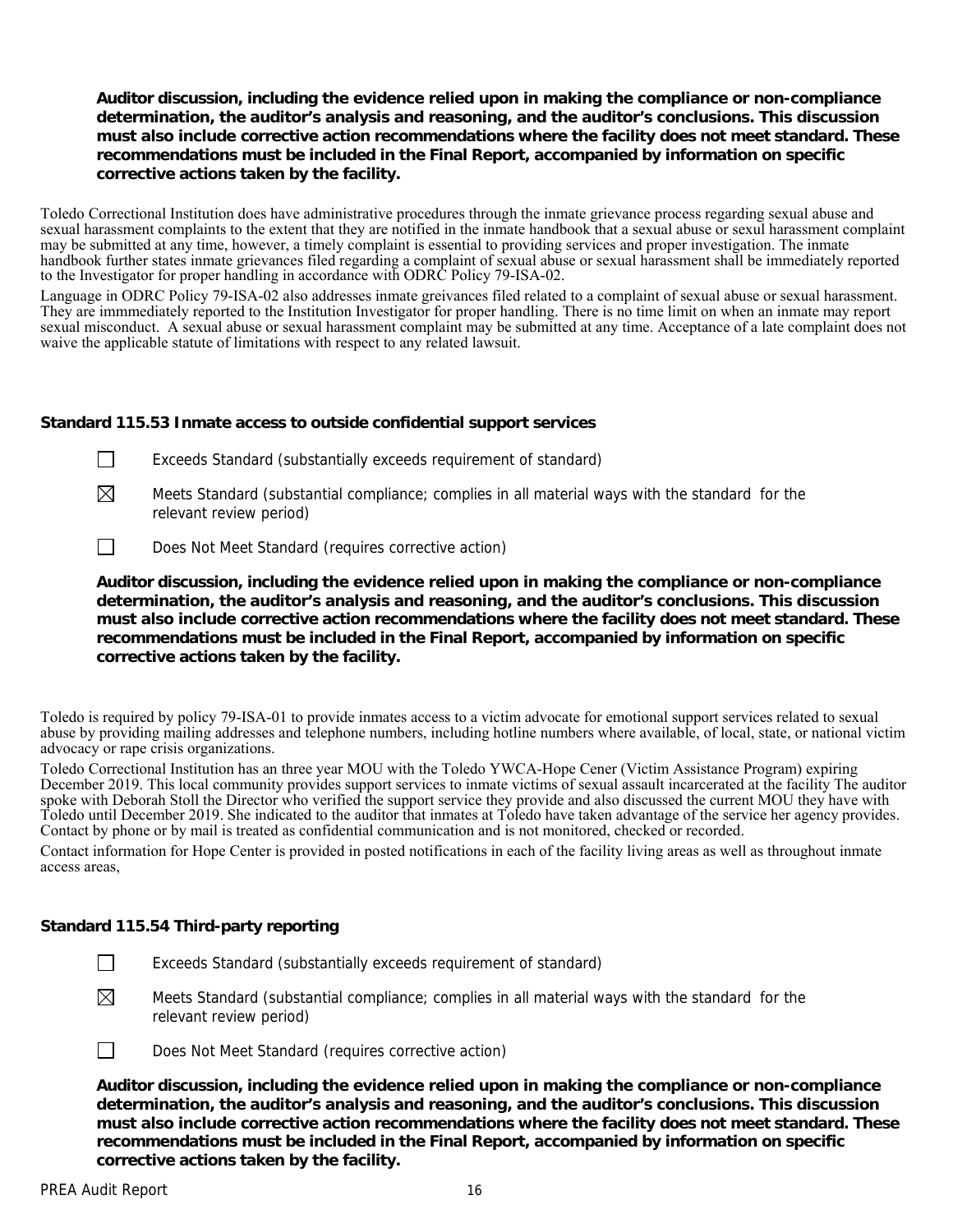The entrance of the main institution and Camp have contact information (phone numbers and mailing addresses) on posters referred to as Family and Friends notices. They provide visitors information, in spanish and english, in order that any family member or friend of an inmate can report an allegation of sexual abuse and/or sexual harassment on his behalf.

 The ODRC agency web page also has a PREA section on the page allowing anyone to make a sexual abuse allegation on behalf of any inmate through that link. Inmates disclosed to the auditor, during their interviews, that they were aware of this "third" party reporting.

#### **Standard 115.61 Staff and agency reporting duties**

- **EXCEED** Exceeds Standard (substantially exceeds requirement of standard)
- $\boxtimes$  Meets Standard (substantial compliance; complies in all material ways with the standard for the relevant review period)
- Does Not Meet Standard (requires corrective action)

**Auditor discussion, including the evidence relied upon in making the compliance or non-compliance determination, the auditor's analysis and reasoning, and the auditor's conclusions. This discussion must also include corrective action recommendations where the facility does not meet standard. These recommendations must be included in the Final Report, accompanied by information on specific corrective actions taken by the facility.**

Staff members, contractors and volunteers at Toledo Correctional Institution are required to report any knowledge, suspicion, or information regarding incidents of sexual abuse or sexual harassment. This is a mandate of policies 01-COM-08 (Incident Reporting) and 79-ISA-02. These reporting requirement mandate they report incidents they become aware of, that occured in an instituion whether or not it is part of the agency; retaliation against inmates or staff who reported such an incident; and any staff neglect or violation of responsibilities that may have contributed to an incident or retaliation.

Random staff, including security staff, medical and mental health, contractors and volunteers acknowledged their requirement to report any and all information they come upon with respect to sexual abuse. They also indicated that any information they become aware of is not to be reported or repeated to anyone except to a designated supervisors or official.

#### **Standard 115.62 Agency protection duties**

- **Exceeds Standard (substantially exceeds requirement of standard)**
- $\boxtimes$  Meets Standard (substantial compliance; complies in all material ways with the standard for the relevant review period)
- $\Box$  Does Not Meet Standard (requires corrective action)

**Auditor discussion, including the evidence relied upon in making the compliance or non-compliance determination, the auditor's analysis and reasoning, and the auditor's conclusions. This discussion must also include corrective action recommendations where the facility does not meet standard. These recommendations must be included in the Final Report, accompanied by information on specific corrective actions taken by the facility.**

When any staff at Toledo becomes aware of information that an inmate may be at substantial risk of sexual abuse they are required by policy 79-ISA-02 to take immediate action to protect the inmate. The auditor questioned random staff and the Toledo Warden about this specific section of the policy. All indicated that they would take immediate action to safeguard the inmates well being, following the same procedures as if the inmate was a victim of sexual abuse. The Warden, during his interview, specifically reinforced that restricted housing (segregation) would not be an option he'd use as a means of safeguarding a potential victim. He would tranfer the inmate before that happened unless protection was warranted immediately. Their responses supported the agency reporting policy requirements.

#### **Standard 115.63 Reporting to other confinement facilities**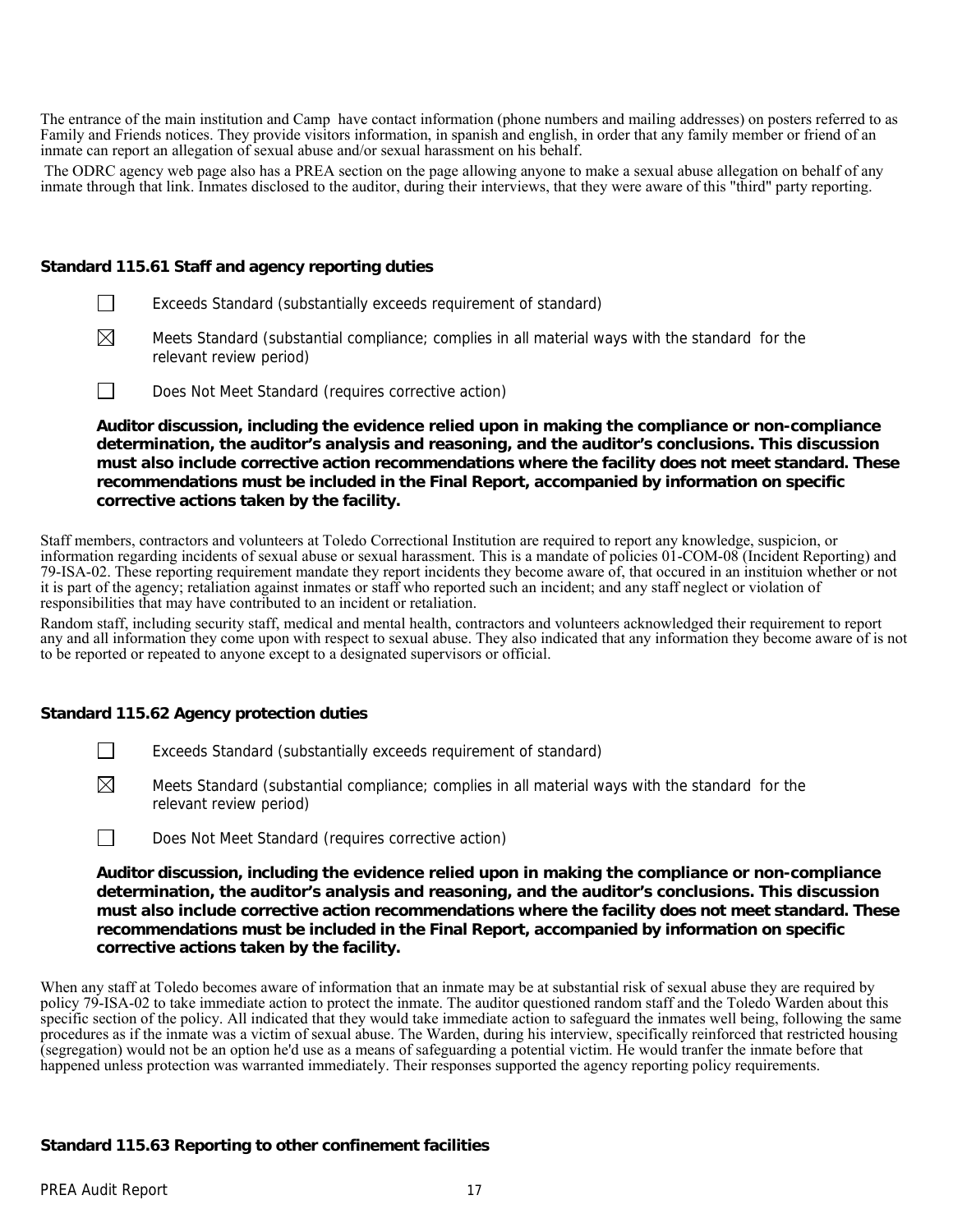- $\Box$  Exceeds Standard (substantially exceeds requirement of standard)
- $\boxtimes$  Meets Standard (substantial compliance; complies in all material ways with the standard for the relevant review period)
- Does Not Meet Standard (requires corrective action)

**Auditor discussion, including the evidence relied upon in making the compliance or non-compliance determination, the auditor's analysis and reasoning, and the auditor's conclusions. This discussion must also include corrective action recommendations where the facility does not meet standard. These recommendations must be included in the Final Report, accompanied by information on specific corrective actions taken by the facility.**

Notification to a facility where an inmate alleged to have been sexually abused is a requirement of Policy 79-ISA-02. The Warden at Toledo is required upon learning such information to immediately notify the head of the facility where the allegation of abuse took place as soon as possible, but no later than 72 hours after receiving the allegation. The notification shall be documented on an Incident Report (DRC1000). The Managing Officer or agency office that receives such notification shall ensure that the allegation is investigated in accordance with applicable provisions of this policy.

The facility has documented one instance where the facility (Toledo) notified another facility about an allegation of sexual assault allegedly occurring at that institution (Lorain) another ODRC facility when the inmate was housed there. The notification to that facility was made within 24 hours of the dislcosure by the inmate and the facility began the investigation immediately. It was found that the allegation was an incident in 2013 and had already been investigated and found to be unsubstantiated.

#### **Standard 115.64 Staff first responder duties**

- $\boxtimes$  Exceeds Standard (substantially exceeds requirement of standard)
- Meets Standard (substantial compliance; complies in all material ways with the standard for the  $\mathbf{I}$ relevant review period)
- Does Not Meet Standard (requires corrective action)

**Auditor discussion, including the evidence relied upon in making the compliance or non-compliance determination, the auditor's analysis and reasoning, and the auditor's conclusions. This discussion must also include corrective action recommendations where the facility does not meet standard. These recommendations must be included in the Final Report, accompanied by information on specific corrective actions taken by the facility.**

Everyone (Employee, Contractor and Volunteer) at Toledo Correctional Institution is trained as a first responder for sexual abuse/ harassmment allegations.

The random security staff members interviews detailed their duties as first responders. All indicated they would: separate the alleged victim and abuser, preserve and protect any crime scene until appropriate steps can be taken to collect any evidence; if the abuse occurred within a time period that still allows for the collection of physical evidence, insure that the alleged victim not take any actions that could destroy physical evidence, including, as appropriate, washing, brushing teeth, changing clothes, urinating, defecating, smoking, drinking, or eating; and if the abuse occurred within a time period that still allows for the collection of physical evidence, ensure that the alleged abuser does not take any actions that could destroy physical evidence, including, as appropriate, washing, brushing teeth, changing clothes, urinating, defecating, smoking, drinking, or eating.

The non custody staff indicated that after securing the alleged victim, they would immediately contact a security person to take charge of the situation. They also stated that they would not let them wash, brush their teeth or talk to anyone until security satff arrived.

#### **Standard 115.65 Coordinated response**

 $\Box$  Exceeds Standard (substantially exceeds requirement of standard)

- $\boxtimes$  Meets Standard (substantial compliance; complies in all material ways with the standard for the relevant review period)
- Does Not Meet Standard (requires corrective action)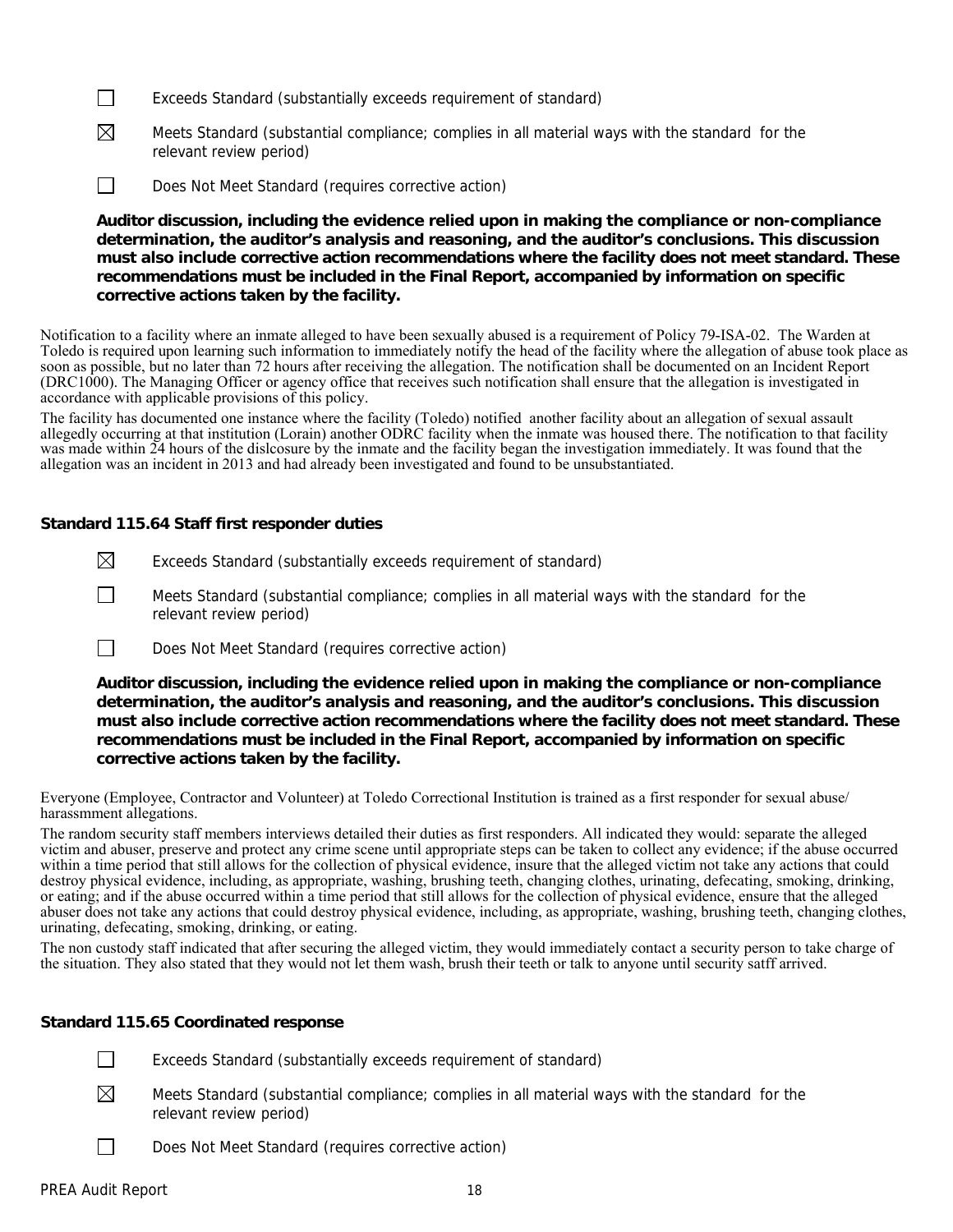## **Auditor discussion, including the evidence relied upon in making the compliance or non-compliance determination, the auditor's analysis and reasoning, and the auditor's conclusions. This discussion must also include corrective action recommendations where the facility does not meet standard. These recommendations must be included in the Final Report, accompanied by information on specific corrective actions taken by the facility.**

O3E-02 Institution Sexual Abuse Coordinated Response Plan is Toledos' policy that details the coordinated actions to be taken in response to an incident of sexual abuse, among staff first responders, medical and mental health practitioners, investigators, and facility leadership. The auditor spoke with medical staff, mental health staff, the facility Investigator and multiple supervisors during the site visit. Each confirmed they were aware of this local policy and were knowledgeable of their responsibilities should it become necessary they need to respond to a reported incident of sexual abuse.

#### **Standard 115.66 Preservation of ability to protect inmates from contact with abusers**

- Exceeds Standard (substantially exceeds requirement of standard)
- $\boxtimes$  Meets Standard (substantial compliance; complies in all material ways with the standard for the relevant review period)
- Does Not Meet Standard (requires corrective action)

## **Auditor discussion, including the evidence relied upon in making the compliance or non-compliance determination, the auditor's analysis and reasoning, and the auditor's conclusions. This discussion must also include corrective action recommendations where the facility does not meet standard. These recommendations must be included in the Final Report, accompanied by information on specific corrective actions taken by the facility.**

The Ohio Department of Rehabilitation and Correction has entered into a new or renewed Collective Bargaining Agreements since August 20, 2012. The current agreement allows the Agency to remove staff alleged to have engaged in sexual abuse from inmate contact or placing the employee on paid leave pending the outcome of the investigation.

# **Standard 115.67 Agency protection against retaliation**

- Exceeds Standard (substantially exceeds requirement of standard)
- $\boxtimes$  Meets Standard (substantial compliance; complies in all material ways with the standard for the relevant review period)



**Auditor discussion, including the evidence relied upon in making the compliance or non-compliance determination, the auditor's analysis and reasoning, and the auditor's conclusions. This discussion must also include corrective action recommendations where the facility does not meet standard. These recommendations must be included in the Final Report, accompanied by information on specific corrective actions taken by the facility.**

Toledo Correctional institution is required by policy 79-ISA-02 to protect it's inmates and staff who report sexual misconduct or cooperate with sexual misconduct investigations from retaliation by other inmates or staff. The Facility Investigator is the individual at this facility who is charged with monitoring any retaliation arising from inmates and staff who report sexual abuse or cooperate with sexual abuse investigations.

Retaliation monitoring for those who report sexual harassment or cooperate with sexual harassment investigations at Toledo is handled by the facility PREA Compliance Manager. By policy the monitoring period is for 90 days unless the situation requires extending it.

Monitoring, by policy, is conducted for 90 days however interviews conducted with these monitors indicated it can be extended indefinately if warranted

The Facility Investigator, stated he monitors inmate disciplinary reports, housing assignments, program/work assignment changes, and performance reviews. He also indicted he would monitor staff retaliation much in the same way. (job assignments, time off, promotions and evaluations). A review of all the case files for 2016 and a sampling of files from 2014 and 2015 showed retaliation monitoring for all substantiated and unsubstantiated cases.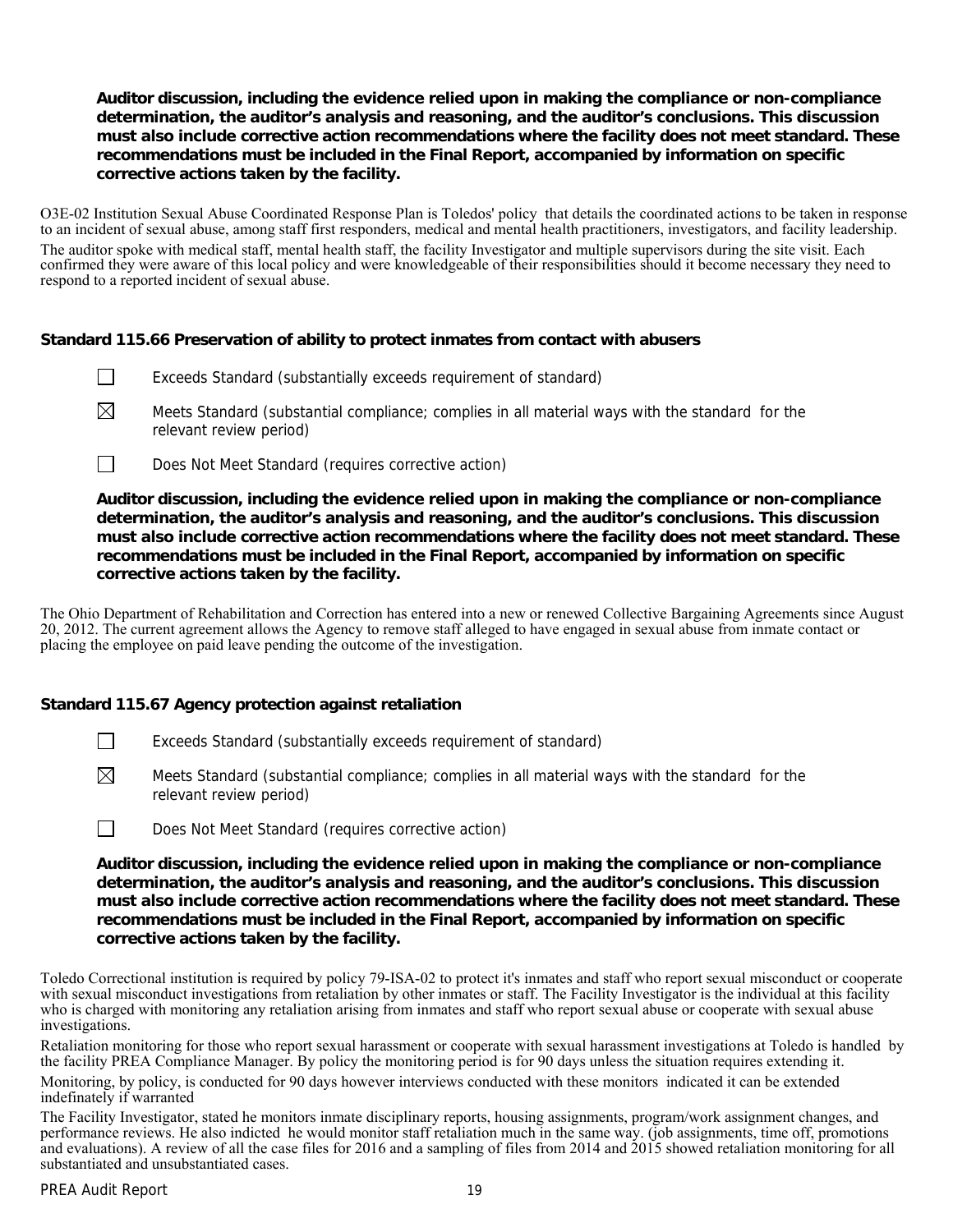The PREA Compliance Manager during his interview confirmed he also monitors evaluations, housing assignments, bed assignments and disciplinay reports when looking at inmates requiring monitoring for sexual harassment complaints. Staff monitoring would include his looking at job assignment, time off, overtime promotions and evaluations.

## **Standard 115.68 Post-allegation protective custody**

- Exceeds Standard (substantially exceeds requirement of standard)
- $\boxtimes$  Meets Standard (substantial compliance; complies in all material ways with the standard for the relevant review period)
- Does Not Meet Standard (requires corrective action)

**Auditor discussion, including the evidence relied upon in making the compliance or non-compliance determination, the auditor's analysis and reasoning, and the auditor's conclusions. This discussion must also include corrective action recommendations where the facility does not meet standard. These recommendations must be included in the Final Report, accompanied by information on specific corrective actions taken by the facility.**

As previously noted in standard 115.43 the use of Restricted Housing (segregated housing) to protect an inmate who is alleged to have suffered sexual abuse is prohibited by policy unless an assessment of all available alternatives has been made and a determination has been made that there is no available means of seperating a victim from likely abuser. This placement, if made, can be no longer than 24 hours. The policy was confirmed during the interviews with the Warden and the Restricted Housing Supervisor.According to them if it did occur the inmates would have access to: programs, privileges, and education. There has been no case where restricted housing was used to place inmates at high risk of victimization in the last 36 months.

The auditor observed and confirmed no inmate were in protective custody for protection from sexual abuse during the tour of the restricted housing unit.

#### **Standard 115.71 Criminal and administrative agency investigations**

 $\boxtimes$  Exceeds Standard (substantially exceeds requirement of standard)

 $\Box$  Meets Standard (substantial compliance; complies in all material ways with the standard for the relevant review period)

Does Not Meet Standard (requires corrective action)

**Auditor discussion, including the evidence relied upon in making the compliance or non-compliance determination, the auditor's analysis and reasoning, and the auditor's conclusions. This discussion must also include corrective action recommendations where the facility does not meet standard. These recommendations must be included in the Final Report, accompanied by information on specific corrective actions taken by the facility.**

The Agency has an MOU with the Ohio State Patrol to conduct criminal investigations while Toledo Investigators conduct administrative investigations at the instituion. As previously noted all allegations are initially considered criminal until the Ohio State Patrol makes the determination that the facts/evidence does not support a crime. At that time the Toledo Investigator conducts an administrative investigation. The auditor reviewed the training records of both the facility investigators and the attendance of training by the OSP Investigator. As noted in standard 115.34 each has fulfilled the specialized training requirement.

The facility Investigator informed the auditor that the credibility of an alleged victim, suspect, or witness is assessed on an individual basis and not determined by the person's status as an inmate or staff member. According to him only the facts and evidence are the determining factor in a case. Truth telling devices are not used for victims as a condition for proceeding with any sexual abuse investigation according to both these investigators.

They both stated that the investigative process involves gathering and preserving direct and circumstantial evidence, including any available physical and DNA evidence and any available electronic monitoring data, interviews with alleged victims, suspected perpetrators, and witnesses, and also includes reviewing any prior complaints and reports of sexual abuse involving the suspected perpetrator. The departure of the alleged abuser or victim from the employment or control of the facility or agency does not provide a basis for terminating any investigation.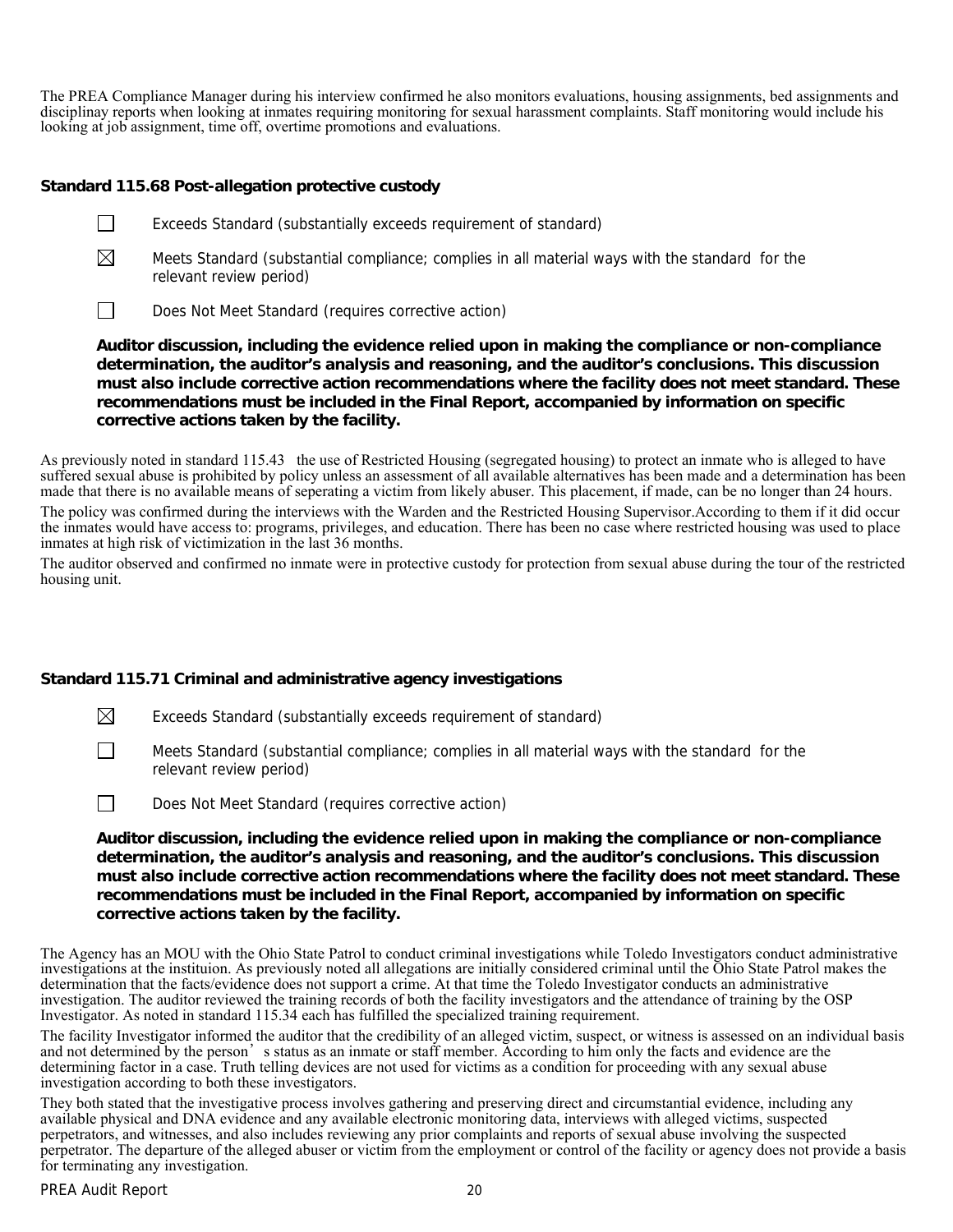The auditor looked at case files for for 2014, 2015 and 2016 the last twelve months. There were 7 PREA investigations conducted at Toledo during the last 12 months. The OSP determined in all but one (1) case, elements of a crime did not exist so the cases received an administrative investigation at the facility.There were six (6) sexual abuse allegations. Four allegations (4) involving staff and two (2) involving other inmates. Two (2) of the inmates on inmate cases were unsubstantiated. Of the four cases involving staff, two (2) cases against staff were determined unsubstantiated, one (1) was substantiated and one (1) was founded. The unsubstantiated case was a contractor with Aramark who was terminated. The case was referred for prosecution and not taken to trial. The facility conducted one (1) sexual harasmment investigation during the last 12 months. This case involved an allegation against other inmate and was unsubstantiated.

## **Standard 115.72 Evidentiary standard for administrative investigations**

| Exceeds Standard (substantially exceeds requirement of standard) |
|------------------------------------------------------------------|
|------------------------------------------------------------------|

- $\boxtimes$  Meets Standard (substantial compliance; complies in all material ways with the standard for the relevant review period)
- Does Not Meet Standard (requires corrective action)

**Auditor discussion, including the evidence relied upon in making the compliance or non-compliance determination, the auditor's analysis and reasoning, and the auditor's conclusions. This discussion must also include corrective action recommendations where the facility does not meet standard. These recommendations must be included in the Final Report, accompanied by information on specific corrective actions taken by the facility.**

79-ISA-02 Prison Sexual Misconduct Reporting, Response, Investigation, and Prevention of Retaliation, imposes a standard of preponderance of the evidence for determining whether or not allegations of sexual abuse or sexual harassment are substantiated. This is also documented through the Specialized Investigation Training lesson plan and confirmed with the facility investigator.

# **Standard 115.73 Reporting to inmates**

Exceeds Standard (substantially exceeds requirement of standard)

 $\boxtimes$  Meets Standard (substantial compliance; complies in all material ways with the standard for the relevant review period)

Does Not Meet Standard (requires corrective action)

**Auditor discussion, including the evidence relied upon in making the compliance or non-compliance determination, the auditor's analysis and reasoning, and the auditor's conclusions. This discussion must also include corrective action recommendations where the facility does not meet standard. These recommendations must be included in the Final Report, accompanied by information on specific corrective actions taken by the facility.**

Any inmate who make an allegation that they have suffered sexual abuse at Toledo must be informed in writing as to whether the allegation has been determined to be substantiated, unsubstantiated, or unfounded upon completion of the investigation by the agency including the OSP as required by policy 79-ISA-02 Prison Sexual Misconduct Reporting, Response, Investigation, and Prevention of Retaliation and MOU. The auditor reviewed case files demonstrating receipt by inmates in the case files and it was also confimed during interviews conducted with those inmates making allegations.

These policies further requires that following an inmate's allegation that a staff member has committed sexual abuse against the inmate, the facility subsequently informs the inmate (unless the agency has determined that the allegation is unfounded) whenever the employee is on his unit, no longer employed in the facility or if the employee was indicted or charged. There were no cases involving this conduct requiring this type of notification within the last 12 months.

# **Standard 115.76 Disciplinary sanctions for staff**

Exceeds Standard (substantially exceeds requirement of standard)

 $\boxtimes$  Meets Standard (substantial compliance; complies in all material ways with the standard for the

PREA Audit Report 21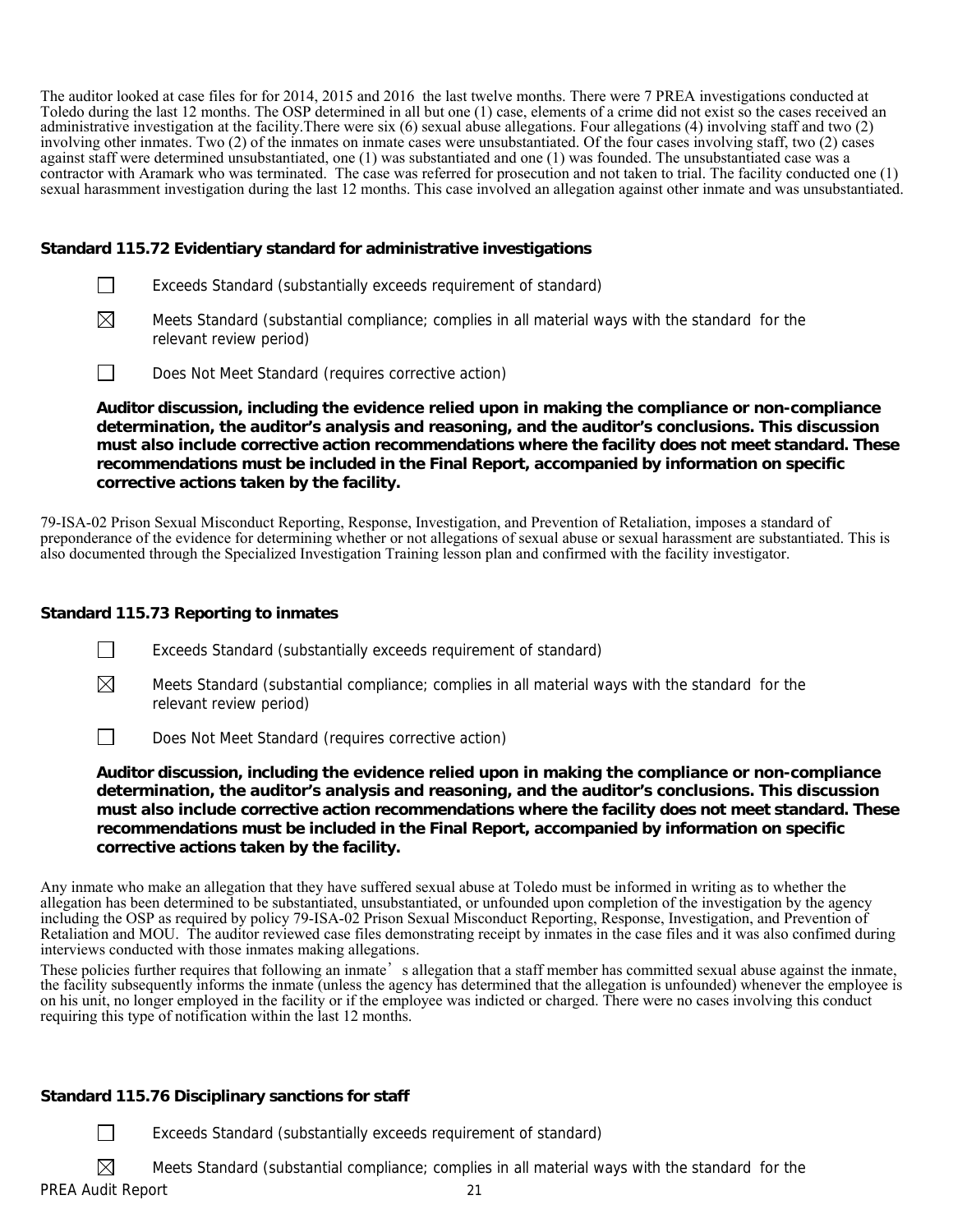relevant review period)

Does Not Meet Standard (requires corrective action)

**Auditor discussion, including the evidence relied upon in making the compliance or non-compliance determination, the auditor's analysis and reasoning, and the auditor's conclusions. This discussion must also include corrective action recommendations where the facility does not meet standard. These recommendations must be included in the Final Report, accompanied by information on specific corrective actions taken by the facility.**

Staff members at Toledo Correctional institution are subject to disciplinary sanctions up to and including termination for violating the agency's sexual abuse or sexual harassment. This is clearly stated in ODRC policies Standards of Employee Conduct 31-SEM-02, Unauthorized Relationships 31-SEM-07 and Prison Rape Elimination 79-ISA-01. Sexual misconduct with offenders and harassing and retaliating against an offender or another individual for participating in an official investigation is a violation where dismissal is recommended.

No staff member has been terminated or disciplined for any violation of the agency zero tolerance sexual abuse policy during the last twelve months.

#### **Standard 115.77 Corrective action for contractors and volunteers**

 $\Box$  Exceeds Standard (substantially exceeds requirement of standard)

- $\boxtimes$  Meets Standard (substantial compliance; complies in all material ways with the standard for the relevant review period)
- Does Not Meet Standard (requires corrective action)

**Auditor discussion, including the evidence relied upon in making the compliance or non-compliance determination, the auditor's analysis and reasoning, and the auditor's conclusions. This discussion must also include corrective action recommendations where the facility does not meet standard. These recommendations must be included in the Final Report, accompanied by information on specific corrective actions taken by the facility.**

The auditor conducted three contractor/volunteer interviews at Toledo during the site visit. Each indicated that they had received a background check and PREA training prior to entrance into the instituion. They indicated the training they received included the agency zero tolerance policy and the consequences for any violation. The auditor reviewed their training records which cofirmed by signature that they had recieved and understood this training information.

Recruitment and Supervision of Volunteers 71-SOC-01, Prison Rape Elination 79-ISA-01, and Standards of Conduct Volunteers, Contractors and Volunteers Training requires that any contractor or volunteer who engages in sexual abuse be removed from the facility and reported to law enforcement agencies, unless the activity was clearly not criminal, and to relevant licensing bodies. The Warden confimed these sanctions during his interviews

One contractor has been terminated for violation of the agency zero tolerance sexual abuse policy during the last twelve months .

#### **Standard 115.78 Disciplinary sanctions for inmates**

Exceeds Standard (substantially exceeds requirement of standard)

 $\boxtimes$  Meets Standard (substantial compliance; complies in all material ways with the standard for the relevant review period)



 $\Box$  Does Not Meet Standard (requires corrective action)

**Auditor discussion, including the evidence relied upon in making the compliance or non-compliance determination, the auditor's analysis and reasoning, and the auditor's conclusions. This discussion must also include corrective action recommendations where the facility does not meet standard. These recommendations must be included in the Final Report, accompanied by information on specific**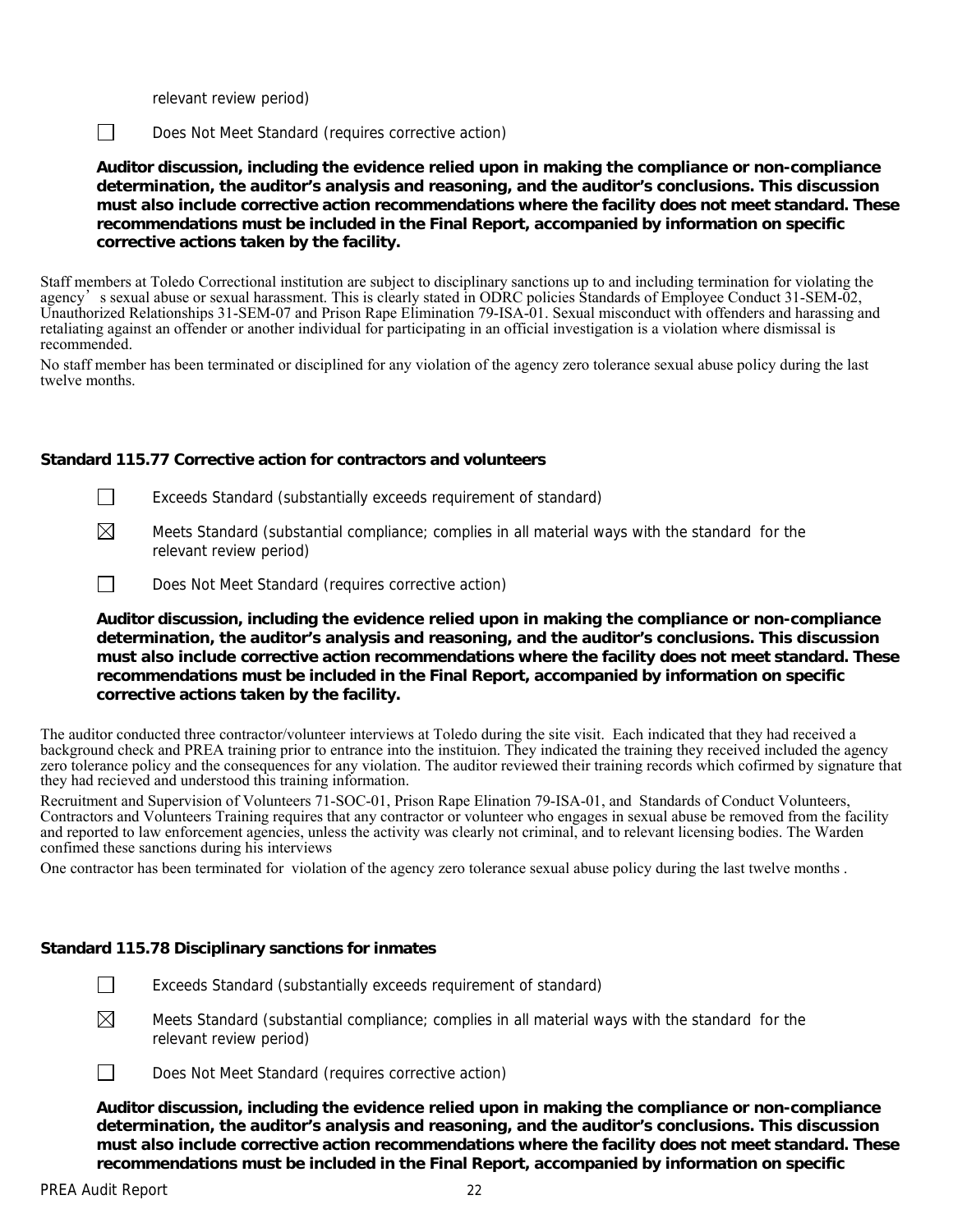### **corrective actions taken by the facility.**

56-DSC-01Inmate Disciplinary Process and 79-ISA-02 Prison Sexual Misconduct Reporting, Response, Investigation, and Prevention of Retaliation detail administrative and criminal sanctions for inmates guilty of sexual abuse and sexual harassment. All inmates at Toledo are subject to disciplinary sanctions following an administrative finding that the offender engaged in offender on offender sexual abuse or following a criminal finding of guilt for offender on offender sexual abuse.

The sanctions would be commensurate with the nature and circumstances of the abuse committed, the offender's disciplinary history, and the sanctions in each of comparable offenses by other offenders with similar histories, and consider whether an offender's mental disabilities or mental illness contributed to his behavior. Special considerations are required for offenders charged with or suspected of a disciplinary infraction who are developmentally disabled or mentally ill to determine if the disability or illness contributed to the behavior when determining what type of sanction should be imposed. These considerations were confirmed by the Warden during his interview.

## **Standard 115.81 Medical and mental health screenings; history of sexual abuse**

- Exceeds Standard (substantially exceeds requirement of standard)
- $\boxtimes$  Meets Standard (substantial compliance; complies in all material ways with the standard for the relevant review period)
- Does Not Meet Standard (requires corrective action)

## **Auditor discussion, including the evidence relied upon in making the compliance or non-compliance determination, the auditor's analysis and reasoning, and the auditor's conclusions. This discussion must also include corrective action recommendations where the facility does not meet standard. These recommendations must be included in the Final Report, accompanied by information on specific corrective actions taken by the facility.**

Anytime an inmate discloses or anytime it is noted somewhere in the inmate record that he has experienced prior sexual victimization, whether it occurred in an institutional setting or in the community the inmate is offered a follow-up meeting with a medical or mental health practitioner within 14 days of the assessment. This is an ODRC requirement specified in policy 79-ISA-02 Prison Sexual Misconduct Reporting, Response, Investigation, and Prevention of Retaliation and PREA Risk Assessments and Accomodation Strategies.

The auditor discussed the risk assessment process with two staff members who conduct them. Both of them indicated that they follow both policies and offered documentation showing it was offered to inmates disclosing prior victimization during their intake. The auditor also interviewed four inmates who had disclosed prior victimization and each indicated that they were offered intervention services with mental health.

They further stated that if the risk assessment or other information made available to them denotes that the inmate previously perpetrated sexual abuse, whether it occurred in an institutional setting or in the community, they offer a follow-up meeting with a mental health practitioner within 14 days of the intake screening as well.

These two policies also mandate that all information related to sexual victimization or abusiveness is strictly limited to medical and mental health practitioners and other staff, as necessary, so safety and security decisions including housing, bed, work, education, and program assignments can be made. Interviews conducted with medical staff and mental health practitioners confirmed information is password protected and shared only on a need to know basis.

#### **Standard 115.82 Access to emergency medical and mental health services**

- Exceeds Standard (substantially exceeds requirement of standard)
- $\boxtimes$  Meets Standard (substantial compliance; complies in all material ways with the standard for the relevant review period)

Does Not Meet Standard (requires corrective action)

**Auditor discussion, including the evidence relied upon in making the compliance or non-compliance determination, the auditor's analysis and reasoning, and the auditor's conclusions. This discussion must also include corrective action recommendations where the facility does not meet standard. These recommendations must be included in the Final Report, accompanied by information on specific corrective actions taken by the facility.**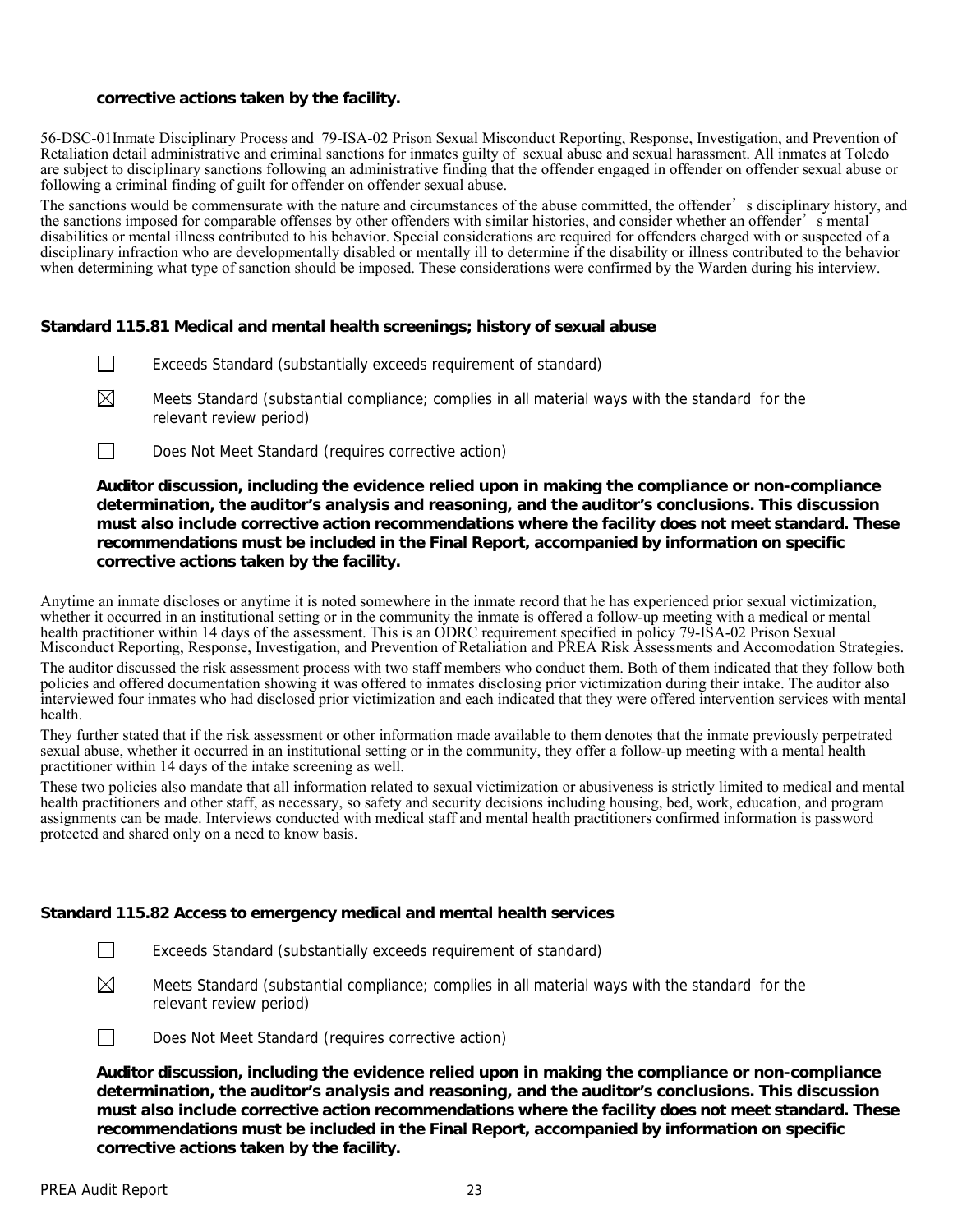Suicide Prevention 67-MNH-09, 79-ISA-02 Prison Sexual Misconduct Reporting, Response, Investigation, and Prevention of Retaliation and Medical Care Guidelines for Sexual Conduct or Recent Sexual Abuse B-11 are the policies medical staff at Toledo must follow insuring victims of sexual abuse receive timely, unimpeded access to emergency medical treatment and crisis intervention services.

The auditor interview with the medical pratitioner indicated that no forensic exams are performed at the Unit. Inmates requiring this exam are sent to St Vincents Hospital in the community. That hospital conducted one (1) forensic exam for Toledo during the last 12 months. The medical staff person at the institution further stated that prophylactic treatment for sexually transmitted diseases is offered to victims of sexual abuse and typically started in the hospital. Treatment services are provided to every victim without financial cost and regardless of whether the victim names the abuser or cooperates with any investigation arising out of the incident. The auditor interviewed the inmate that was sent out to the hospital for the forensic exam and he confirmed the policy requirements and statement by the medical staff.

Interviews with staff first responders confirmed they understood the role of the first responder including taking actions to protect the victim and then notifying the shift supervisor. Upon an allegation of sexual abuse, the Shift Supervisor begins the notifications which include medical and mental health services.

#### **Standard 115.83 Ongoing medical and mental health care for sexual abuse victims and abusers**

- Exceeds Standard (substantially exceeds requirement of standard)
- $\boxtimes$  Meets Standard (substantial compliance; complies in all material ways with the standard for the relevant review period)
- Does Not Meet Standard (requires corrective action)

**Auditor discussion, including the evidence relied upon in making the compliance or non-compliance determination, the auditor's analysis and reasoning, and the auditor's conclusions. This discussion must also include corrective action recommendations where the facility does not meet standard. These recommendations must be included in the Final Report, accompanied by information on specific corrective actions taken by the facility.**

Inmates disclosing he has experienced prior sexual victimization, whether it occurred in an institutional setting or in the community is offered a meeting with a medical and a mental health practitioner within 14 days of the intake screening at Toledo. This requirement is outlined in Mental Health Screening and Mental Health Classifications 67-MNH-02, Mental Health Treatment 67-MNH-15 and 79-ISA-02 Prison Sexual Misconduct Reporting, Response, Investigation, and Prevention of Retaliation. The treatment of such victims when required include, follow-up services, a treatment plan, and, referrals for continued care following their transfer to, or placement in, other facilities, or their release from ODRC custody.

These policies also require when the screening indicates the inmate has previously perpetrated sexual abuse, whether it in an institutional setting or in the community, he is to be offered a follow-up meeting with a mental health practitioner within 14 days of the intake screening. These services are offered at no cost to the inmate regardless if he cooperates with the investigation. The interviews conducted with the Nurse and Mental Health Psychologist confirmed this practice and their knowledge of the policy.

The auditor also interviewed four inmates indicating prior victimization to staff during their risk assessment. All of them idicated they were offered medical and mental health refereals if they wanted one.

#### **Standard 115.86 Sexual abuse incident reviews**

- Exceeds Standard (substantially exceeds requirement of standard)
- $\boxtimes$  Meets Standard (substantial compliance; complies in all material ways with the standard for the relevant review period)
- Does Not Meet Standard (requires corrective action)

**Auditor discussion, including the evidence relied upon in making the compliance or non-compliance determination, the auditor's analysis and reasoning, and the auditor's conclusions. This discussion must also include corrective action recommendations where the facility does not meet standard. These recommendations must be included in the Final Report, accompanied by information on specific corrective actions taken by the facility.**

The Sexual Abuse Review Team (SART) at Toledo consists of both Deputy Wardens , the Investigator, the PREA Compliance Manager, Mental Health Staff and Victim Support Person. Policy 79-ISA-03 requires the Warden conduct an administrative review for all alleged sexual abuse and staff sexual harassment incidents, unless determined unfounded.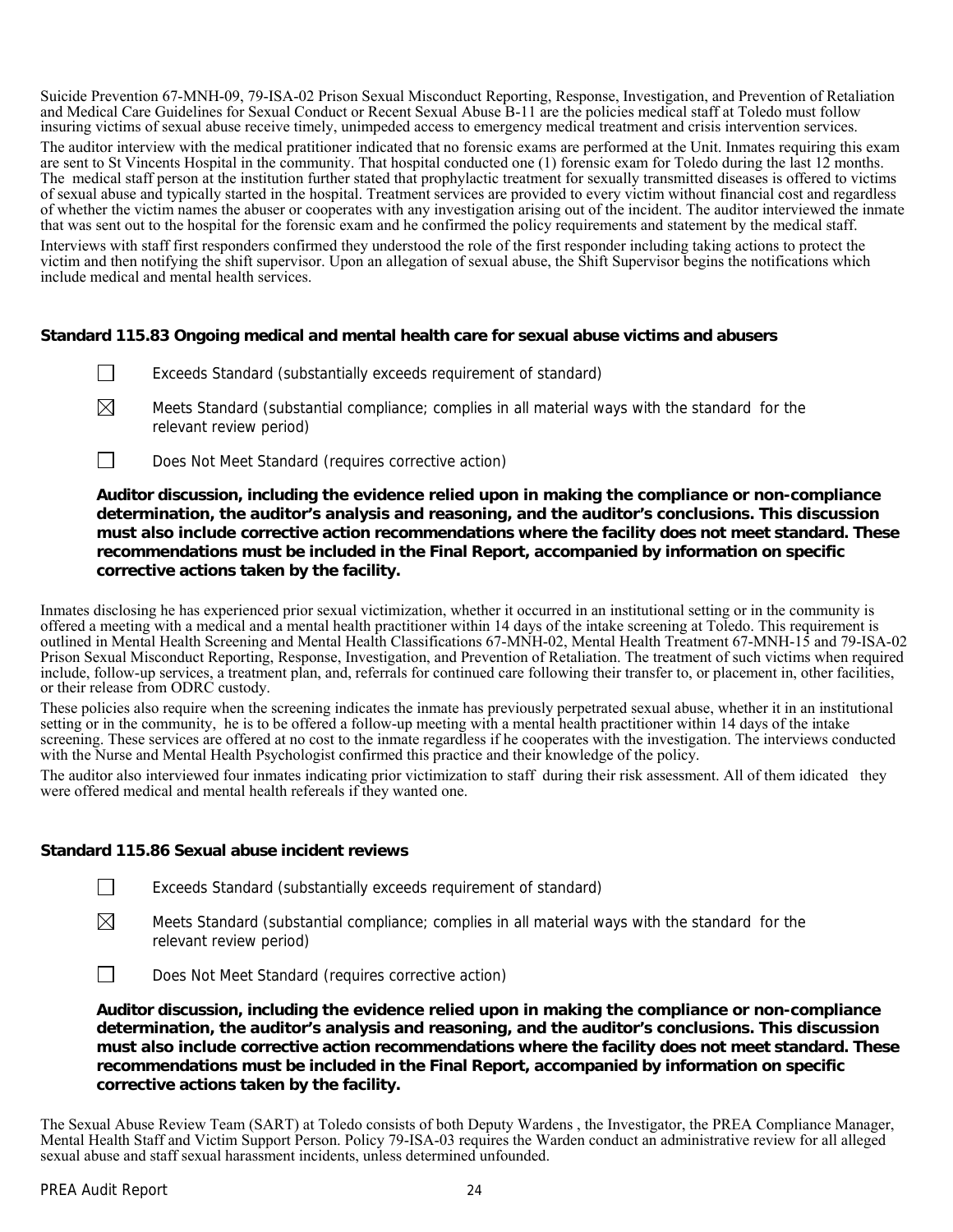This same policy requires team members to review of the circumstances of the incident. The final report contains the name(s) of the person(s) involved; events leading up to and following the incident; a consideration of whether the actions taken were consistent with agency policies and procedures; consider whether the allegation or investigation indicates a need to change policy or practice to better detect, or respond to sexual abuse; consider whether the incident or allegation was motivated by race, ethnicity, gender identity, lesbian, gay, bisexual, transgender, or intersex identification, status, or perceived status, gang affliction, or was motivated or otherwise caused by other group dynamics at the facility; an examination of the area in the facility where the incident allegedly occurred to assess whether physical barriers in the area may enable abuse; an assessment of the adequacy of staffing levels in that area during different shifts; an assessment as to whether monitoring technology should be deployed or augmented to supplement supervision by staff; recommendations to the facility administrator and PREA Manager for improvements based on the above assessments.

The facility is required to implement any recommendations the review team makes that result from the review, or document the reasons for not doing so. Sexual abuse incident reviews were completed on five (5) cases determined unsubstantiated and founded. The one (1) unfounded case was not formally reviewed. The administrative incident review team reports were included in the investigation files for review.

#### **Standard 115.87 Data collection**

- Exceeds Standard (substantially exceeds requirement of standard)
- 
- $\boxtimes$  Meets Standard (substantial compliance; complies in all material ways with the standard for the relevant review period)
- Does Not Meet Standard (requires corrective action)

**Auditor discussion, including the evidence relied upon in making the compliance or non-compliance determination, the auditor's analysis and reasoning, and the auditor's conclusions. This discussion must also include corrective action recommendations where the facility does not meet standard. These recommendations must be included in the Final Report, accompanied by information on specific corrective actions taken by the facility.**

ODRC poilicy,Prison Rape Elimination 79-ISA-0, requires uniform data be collected for every incident of sexual abuse alleged to have occurring at Toledo using a standardized instrument and set of definitions. Data from this facility is sent to the regional office for review prior to it being sent to Columbus where it is aggregated annually form all of the agency facilities. The incident-based data includes information needed to complete the standardized instrument Survey of Sexual Violence 2012 (SSV) to the Department Of Justice. All available incident-based documents, including reports, investigation files, and sexual abuse incident reviews shall be maintained, reviewed, and collected as needed to complete the SSV.

The 2015 ODRC/-01PREA Annual Report is available for review on the agency's website. The auditor reviewed the 2014 SSV, 2015 SSV and annual report as part of the audit process.

# **Standard 115.88 Data review for corrective action**

- $\Box$  Exceeds Standard (substantially exceeds requirement of standard)
- $\boxtimes$  Meets Standard (substantial compliance; complies in all material ways with the standard for the relevant review period)
- Does Not Meet Standard (requires corrective action)

**Auditor discussion, including the evidence relied upon in making the compliance or non-compliance determination, the auditor's analysis and reasoning, and the auditor's conclusions. This discussion must also include corrective action recommendations where the facility does not meet standard. These recommendations must be included in the Final Report, accompanied by information on specific corrective actions taken by the facility.**

ODRC collects, maintains, and reviews from all available incident-based documents, including reports, investigation files, and sexual abuse incident reviews from each of its' facilities including the two private facilities it contracts with. Toledo Correctional Institution provides sexual abuse statistics to Central Office to assist them in creating the ODRC Annual Report. This report document trends,